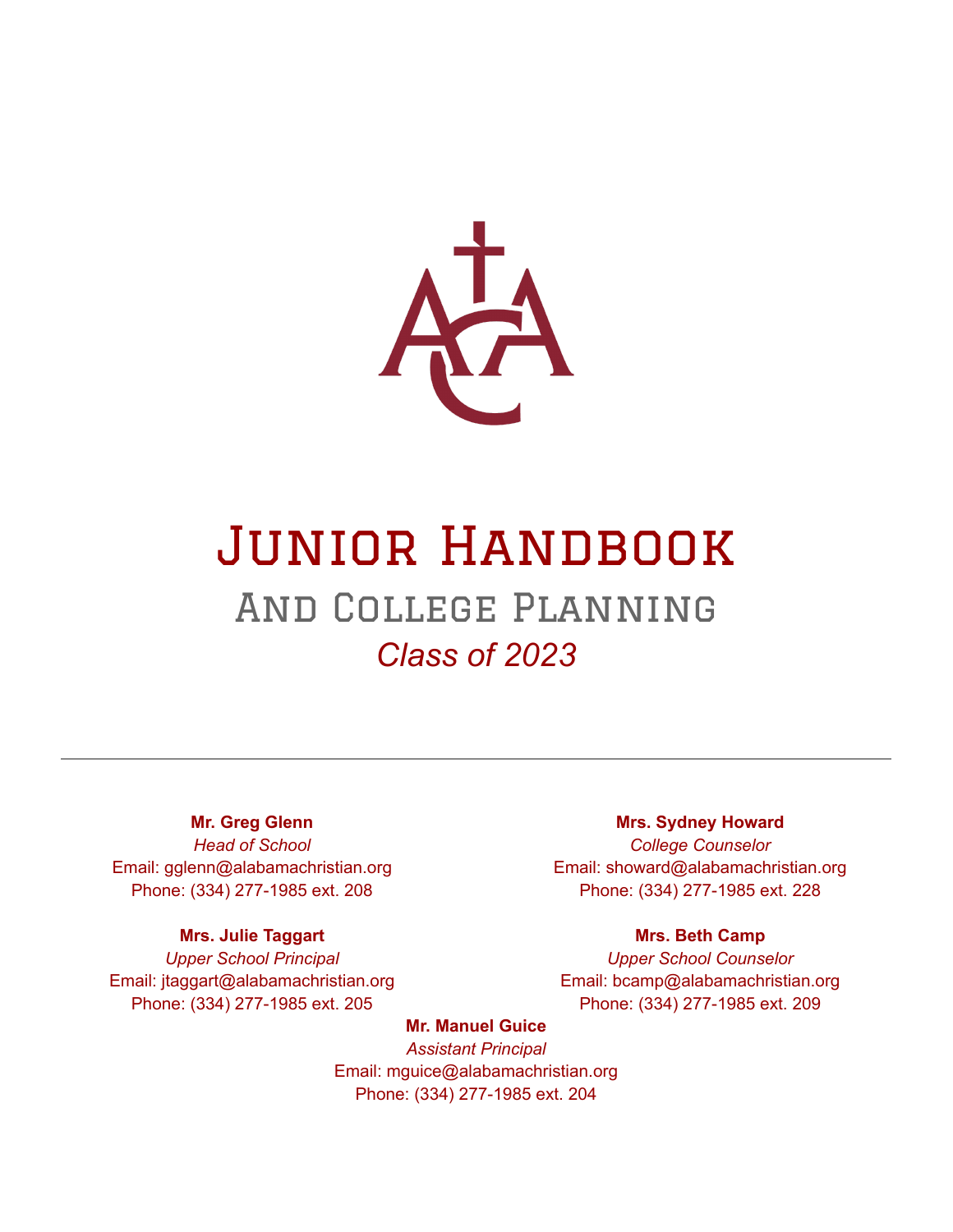

# **Table of Contents**

| Welcome Letter                                      | $\overline{\mathbf{3}}$ |
|-----------------------------------------------------|-------------------------|
| <b>Calendar of Events</b>                           | $\overline{4}$          |
| Junior Year Events                                  | $4 - 5$                 |
| Junior Year School Information & Diploma Tracks     | $6 - 9$                 |
| College & Career Counseling Center                  | 10                      |
| Post Secondary Options                              | $11\,$                  |
| Naviance & Common App                               | $12\,$                  |
| Choosing A College                                  | 13                      |
| Criteria for Admission                              | $14 - 15$               |
| About the Admissions Process                        | 16                      |
| Types of Admission                                  | 17                      |
| Corresponding with Colleges via Email               | 18                      |
| College Admission Testing & Military Entrance Exams | $19 - 21$               |
| Tips for Completing Your College Application        | $22 - 23$               |
| College Visits                                      | $24 - 25$               |
| <b>Financial Aid Information</b>                    | $26 - 27$               |
| Student-Athlete & NCAA/NAIA Eligibility Center      | $28\,$                  |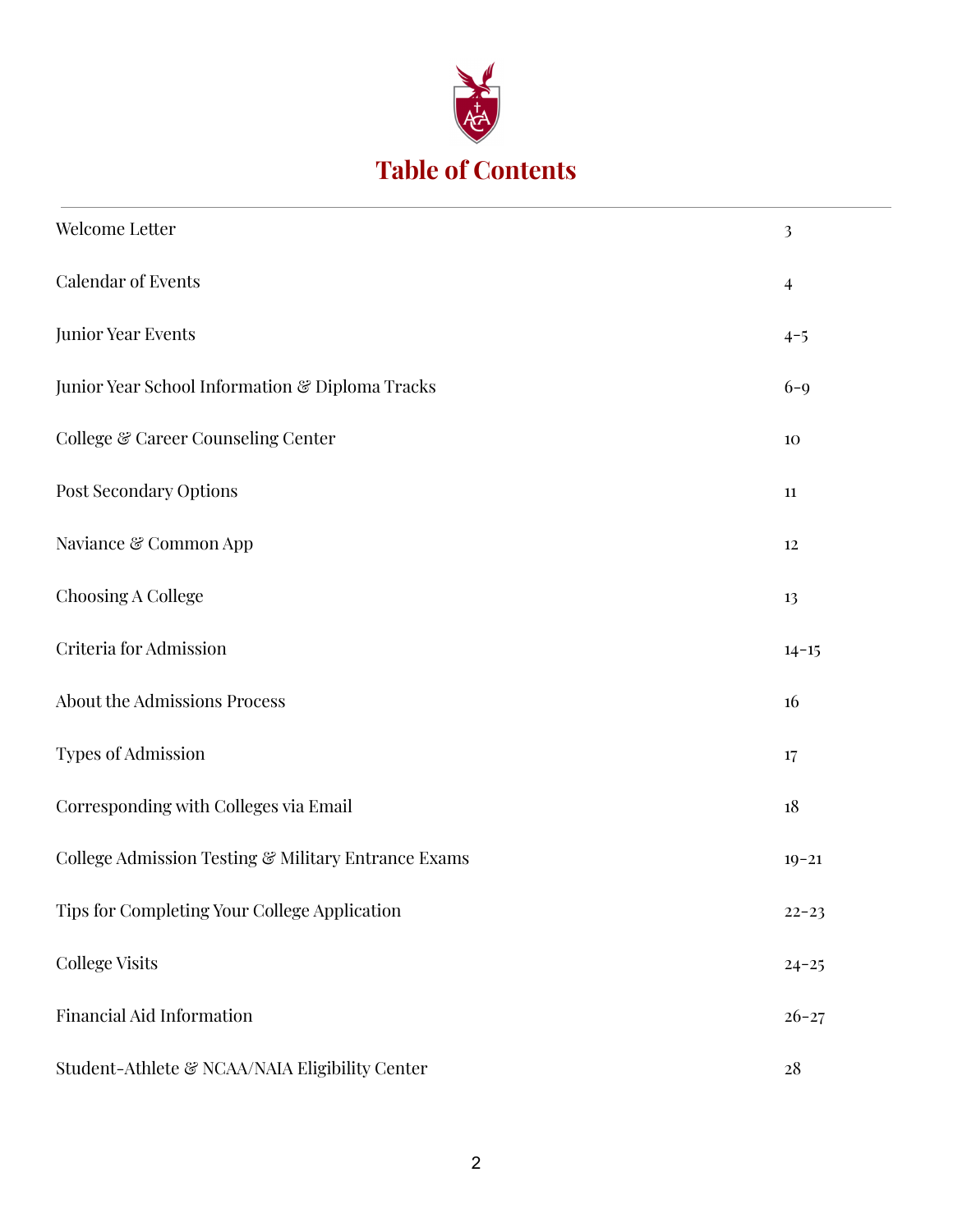

To the Class of 2023,

Your junior year will be filled with great opportunities and challenging academic classes. We hope the next months are exciting, fun and fulfilling! Please keep the following in mind:

- Stay focused on academics. We know you are busy with extracurricular activities and outside jobs, but you must keep your schoolwork your priority! Your GPA counts!
- If you are not already, get used to keeping an accurate calendar or planner. You will need to keep track of many things, such as testing dates (PSAT, ASVAB, ACT, etc.).
- You should narrow down some ideas regarding what you are going to do after you graduate and explore those choices. Remember you can explore a university, community college, apprenticeship, or the military.
- Talk to relatives, job shadow someone in a position you have an interest in, research careers on the internet and ask Mrs. Camp for assistance.
- Continue to develop your hobbies and interests.

This packet is intended to help guide you and your family through some important aspects of your junior year. Please read through the entire packet. There is a lot of important information included, but try not to get overwhelmed. We are here to help you with any questions you may have or any additional information you may need.

Your high school career is half-way complete, but we cannot overemphasize the importance of your continued success and achievements during this year! Let's work together to make your junior year a successful one! We are excited about the Class of 2021, and we look forward to working with you this year!

**Mrs. Taggart Mrs. Camp Mrs. Howard** *Principal Counselor College Counselor*

> **Class sponsors** *Junior Class Sponsors*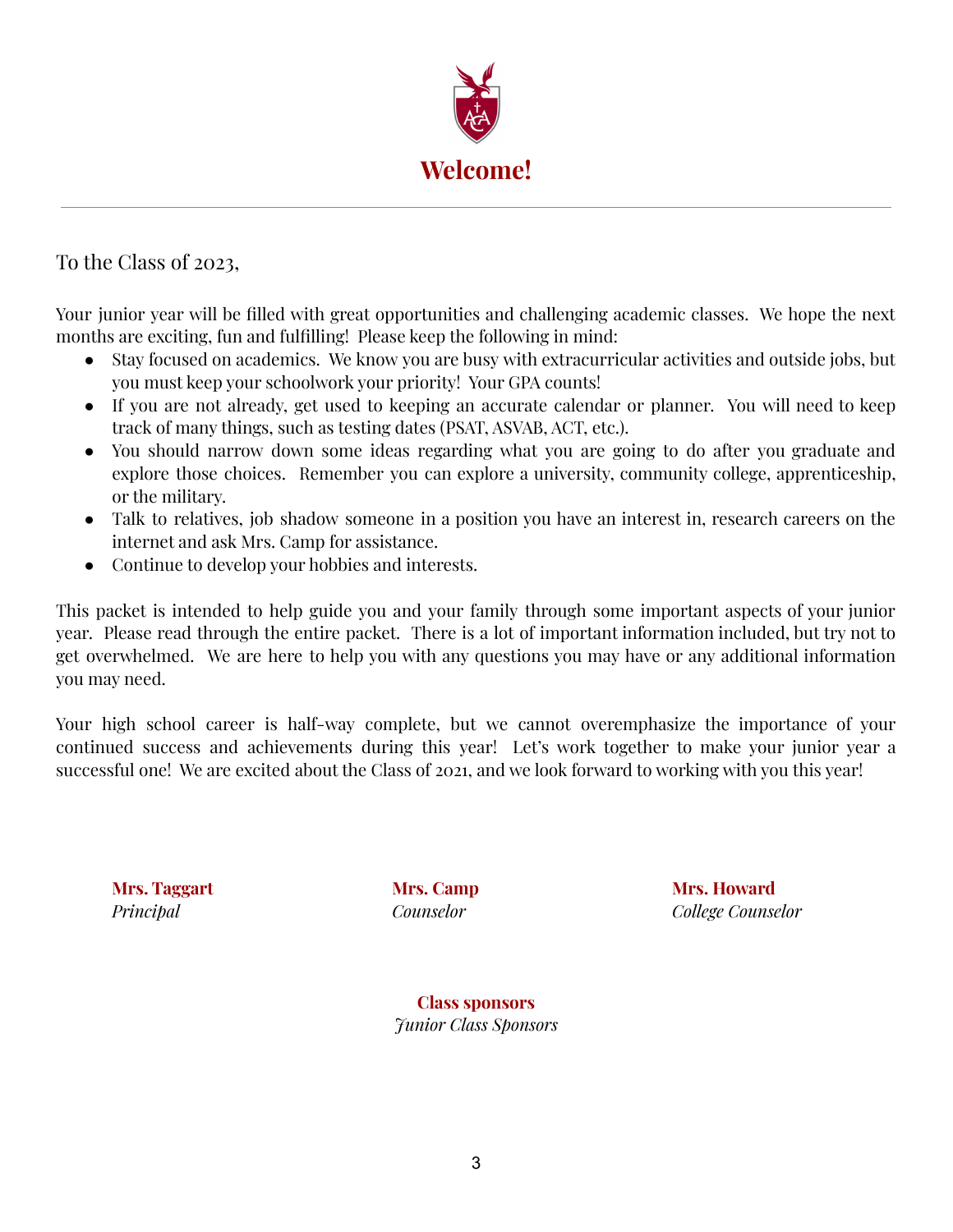

Mark your calendars for these important upcoming events for Seniors and Parents:

| Sept. 8-10 | <b>ACT</b> Prep on Campus                       |            |                                   |
|------------|-------------------------------------------------|------------|-----------------------------------|
| Sept. 11   | National ACT Date                               | Jan. TBD   | LifeSouth Blood Drive             |
| Sept. 13   | <b>Junior League College &amp; Career Night</b> |            |                                   |
| Sept. 16   | <b>Deliver Junior Class Rings</b>               | Feb. 9-11  | <b>ACT Prep on Campus</b>         |
| Sept. 22   | LifeSouth Blood Drive                           | Feb. 12    | <b>National ACT Date</b>          |
|            |                                                 | Feb. 23    | National Honor Society Inductions |
| Oct. 2     | <b>National SAT Date</b>                        | Feb. TBD   | Montala Pageant                   |
| Oct. 4     | College (& Career) Fair at ACA                  |            |                                   |
| Oct. 5     | <b>Fall School Day ACT</b>                      | March 8    | School Day ACT @ ACA              |
| Oct. 18-22 | <b>Homecoming Week</b>                          | March 12   | National SAT Date                 |
| Oct. 20-22 | <b>ACT Prep on Campus</b>                       | March 30-1 | <b>ACT Prep on Campus</b>         |
| Oct. 22    | Homecoming Football Game                        |            |                                   |
| Oct. 23    | National ACT Date                               | April 2    | National ACT Date                 |
| Oct. 26    | <b>School Day PSAT</b>                          | April 13   | School Day SAT @ ACA              |
|            |                                                 | April TBD  | Junior/Senior Banquet             |
| Nov. $6$   | National SAT Date                               |            |                                   |
| Nov. TBD   | Junior Serve Day                                | May $2-9$  | AP Exams                          |
|            |                                                 | May 7      | National SAT Date                 |
| Dec. $4$   | National SAT Date                               | May 12     | High School Awards Day            |
| Dec. 8-10  | <b>ACT Prep on Campus</b>                       | May 16-19  | Exams                             |
| Dec. 11    | National ACT Date                               |            |                                   |
| Dec. 14-17 | Exams                                           |            |                                   |

### **Junior Year Events**

#### **Junior Serve Day**

This year, Junior Serve Day is set for October. Juniors will be off-campus with their Homeroom teacher serving in our community. More information will be sent closer to the date. Parents will be asked to complete a Google form before their child can leave campus to give permission for travel and activities off-campus. Without permission, students will not be allowed to go.

#### **Junior/Senior Banquet**

The date for this year's Junior/Senior Banquet will be April. Every year, the junior class hosts a formal dinner for the senior class. The cost for all Juniors will range between \$25-\$35 (depending on the amount of money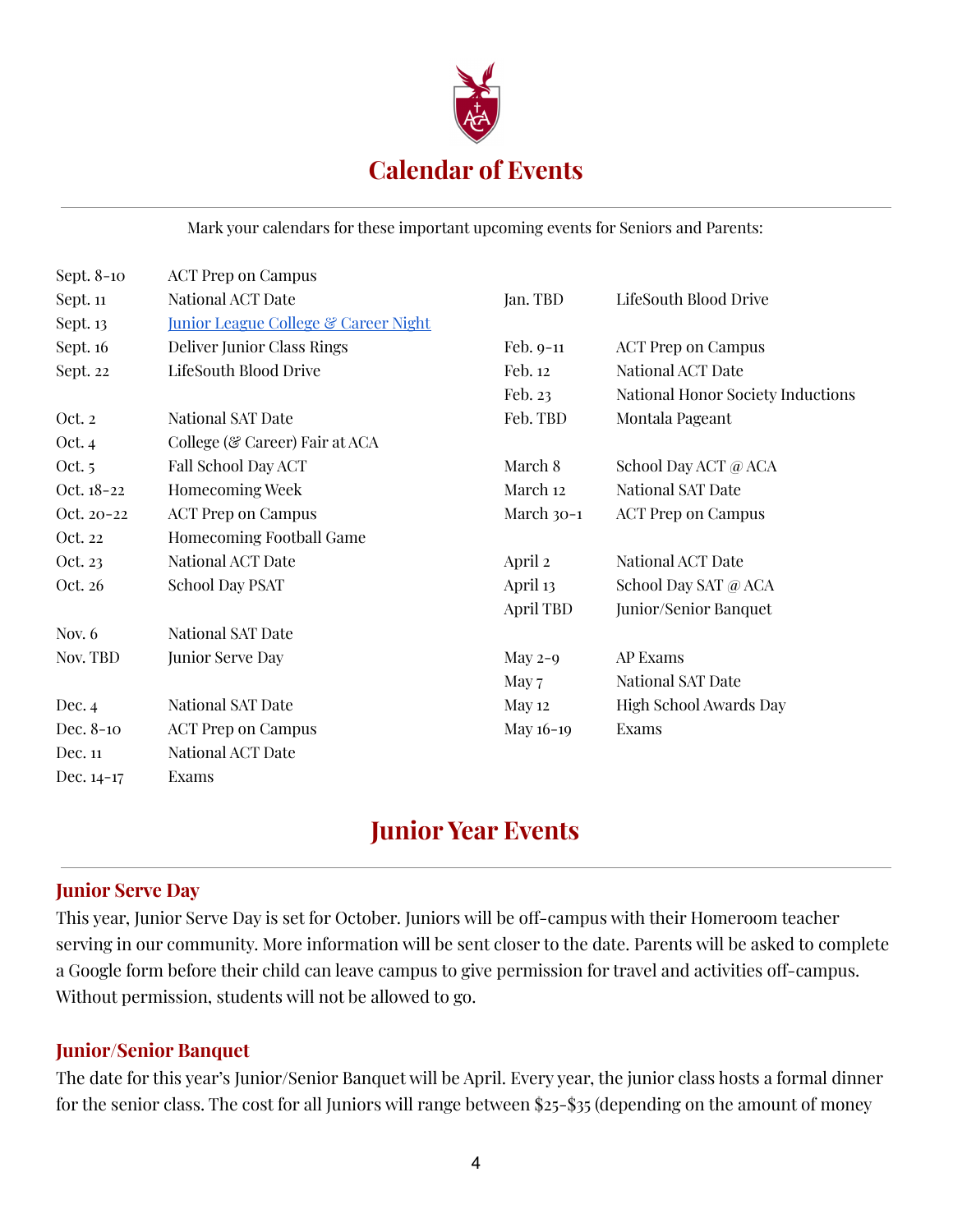

raised by the class). A date can be from another class or school, however, the ACA junior will be responsible for paying a fee for their date as well. Students are expected to wear formal attire (suit/tux for young men and formal dresses for young ladies). Dresses should be modest. Dresses should not be shorter than two inches above the knee (including slits). Tops should not be too low cut and any two-piece dresses should not be too revealing (two inches or less). As per the student handbook: 1) If a student is thought to be dressed inappropriately at a school event, any employee may call it to the attention of an administrator. The administrator will go talk to the student. 2) The student will be asked to leave if the administrator determines the dress is inappropriate. The administrator will meet with the student and parent the next available school day to determine if further action is needed.

#### **High School Awards Day**

HS Awards Day is on Thursday, May 12th. Academic awards will be presented at this time. Students receiving awards are asked to dress in church appropriate clothing (following ACA's dress code). Emails will be sent the week prior to awards day to let you know if your child will receive an award.

### **Long White Dresses (for Girls)**

Senior girls will need to have a long white dress for various events throughout the **senior** year. Each girl should wear a *pure white dress* (not cream-colored, eggshell, off-white, etc, but can have lace in cream-colored, eggshell, or off-white). The dress must be floor length. (Girls whose dresses are too short or too tight risk not being allowed on the field trip and not being included in the picture. If you are in doubt, please email Mrs. Taggart pictures of yourself from the front and back angles wearing the dress.) The dress may not be strapless, but may have straps no less than two-three inches in width. Your shoes will be removed for the pictures, but you must wear shoes to school and on the trip. Jewelry may be worn, but should be low-key and dainty (nothing chunky and large). Some girls will use heirloom dresses. These typically take 1-2 years to complete, so if this is something you'd like to do, reach out to someone to make it for you. I would recommend Heirlooms by Tracie. Her contact info is (334) 300-4002, or by finding her work on Facebook on her page "Heirlooms by Tracie. Mrs. Howard has several other recommendations if she is booked.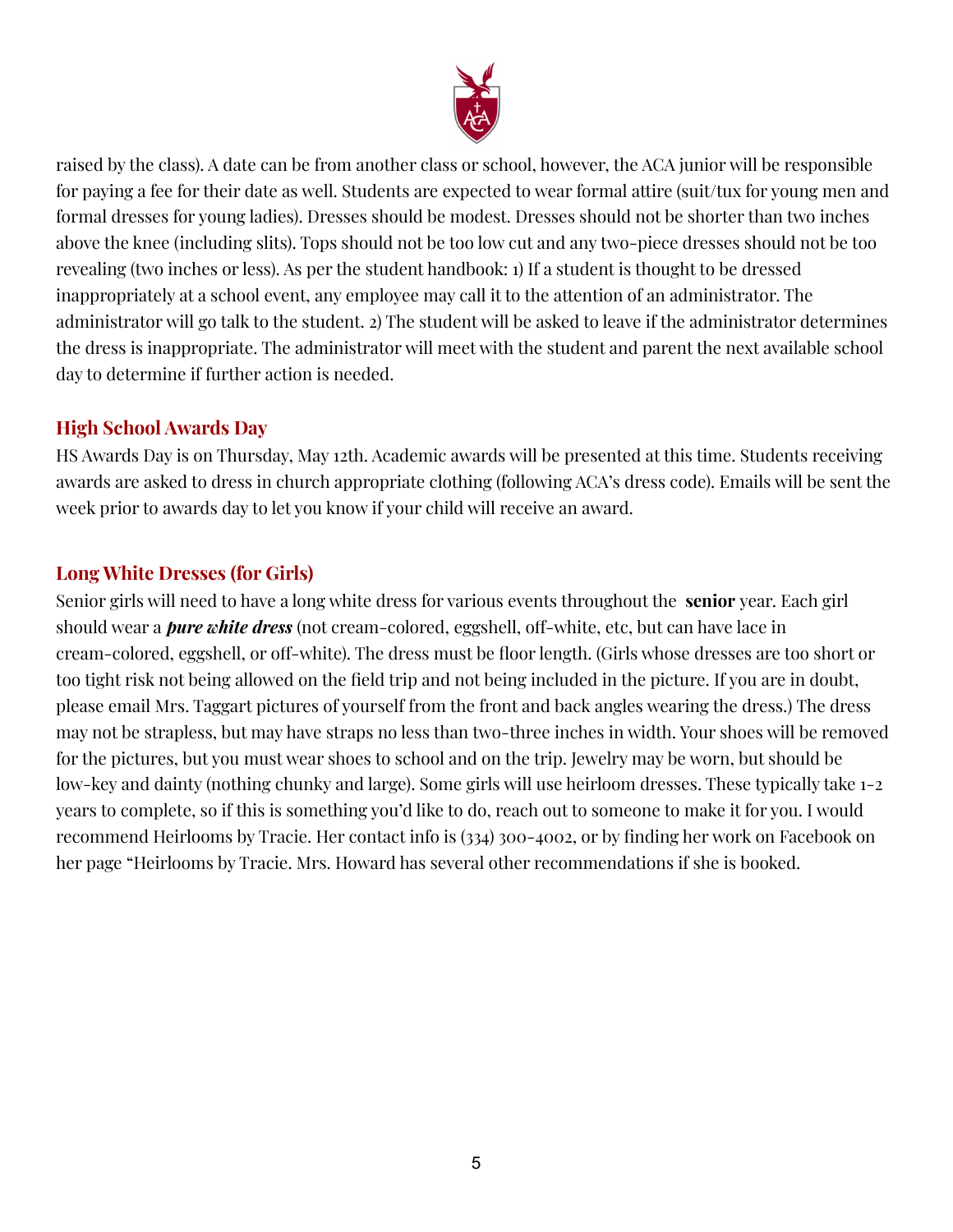

### **Junior Year School Information**

#### **Appointment Procedures**

Mrs. Camp reviews each Senior transcript to ensure they are on track to graduate. Mrs. Camp is happy to discuss academic or social concerns at any time. If you need an appointment to see Mrs. Camp, please send her an email and she will get with you as quickly as possible.

#### **Grade Point Average**

When filling out college applications, one of the first questions you will need to answer is your Grade Point Average (GPA). Many colleges and scholarship programs prefer to look at unweighted grade point averages. We can provide you with both your unweighted and weighted GPA. Rarely, some applications may ask for your class rank. Please note that ACA does not give out class rank because this can fluctuate during the school year. We will let you know if you are in the top 5%, 10%, etc.

| Course<br>Grade                     | A   | $\bf{B}$ | $\mathbf C$ | D   | $\mathbf F$ |
|-------------------------------------|-----|----------|-------------|-----|-------------|
| <b>Regular</b><br>Course            | 4.0 | 3.0      | 2.0         | 1.0 | $\theta$    |
| <b>Honors</b><br>Course             | 4.5 | 3.5      | 2.5         | 1.5 |             |
| Dual<br><b>Enrollment</b><br>Course | 5.0 | 4.0      | 3.0         | 2.0 |             |
| AP<br>Course                        | 6.0 | 4.5      | 3.0         | 2.0 |             |

#### **Graduation Requirements**

Students attending ACA from grade 9 through 12 must earn 27 units of credit to graduate and receive a Standard or Advanced Diploma. ONLY units of credit earned in grades 9 – 12 apply toward graduation requirements. When counting units of credit for graduation, each semester of work passed will be counted as ½ unit. For example, if students pass first semester Spanish, but never pass second semester Spanish, they earn ½ unit of credit in Spanish toward graduation. Whether receiving a Standard or Advanced Diploma, all seniors MUST have taken the Scholastic Aptitude Test (SAT) or the ACT twice (or once each) and have had their scores reported directly to ACA in order to graduate. Finally, it should be noted that all accounts MUST be cleared and paid in full before seniors will be permitted to participate in graduation exercises and have their diplomas mailed.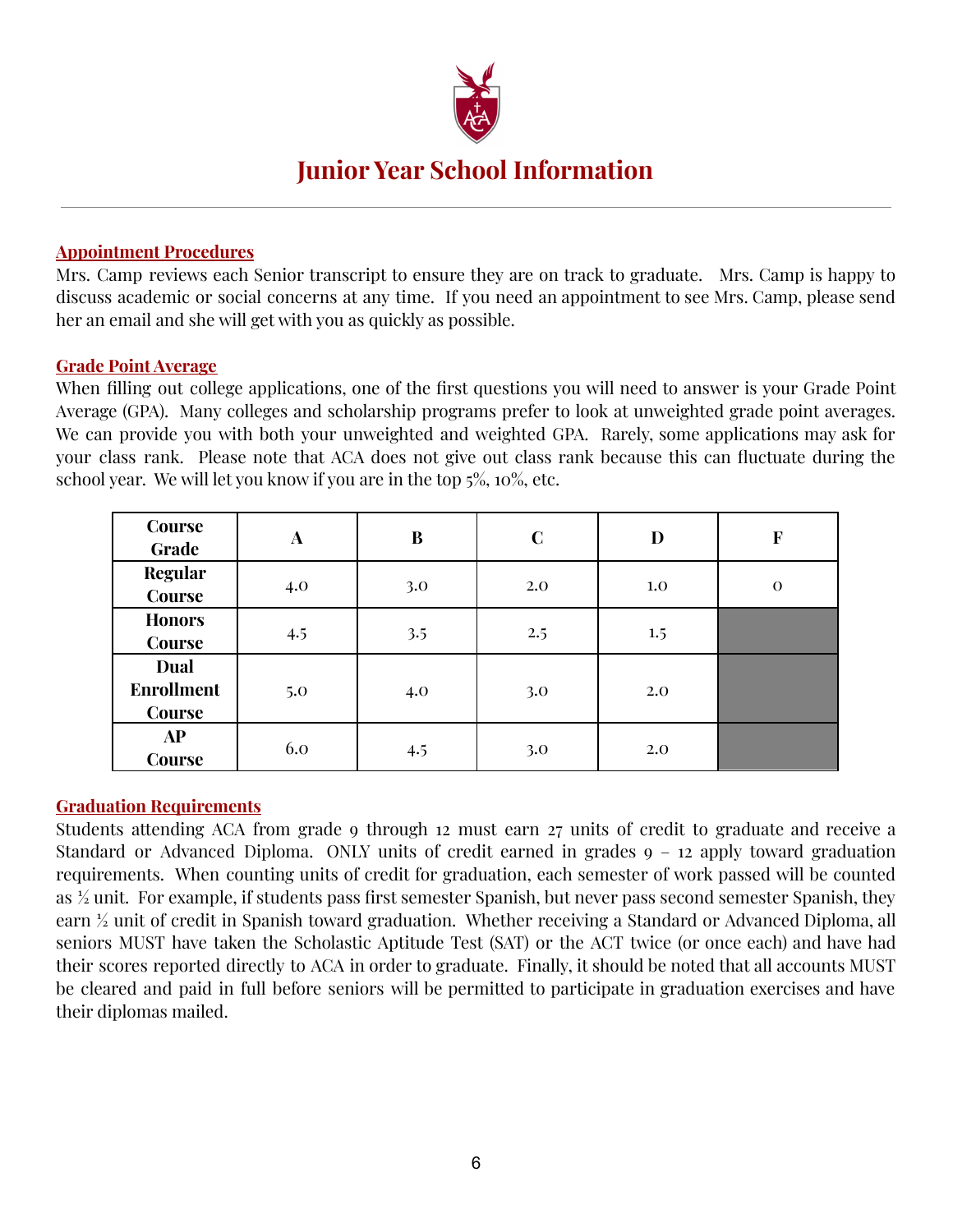

### **Requirements for a Standard Diploma**

4 units Bible – one for each year enrolled at ACA (includes Bible/Chorus and dual enrollment course)

| 4 units English<br>1 unit 9th Grade English or Honors English<br>1 unit 10th Grade English or Honors English<br>1 unit 11th Grade English or Dual Enrollment Composition I & II<br>1 unit 12th Grade English or Dual Enrollment Literature I & II                                                                                                                                                                                                                                                                                                                                               |
|-------------------------------------------------------------------------------------------------------------------------------------------------------------------------------------------------------------------------------------------------------------------------------------------------------------------------------------------------------------------------------------------------------------------------------------------------------------------------------------------------------------------------------------------------------------------------------------------------|
| 4 units Mathematics – one math course must be successfully completed each year enrolled at ACA<br>1 unit Algebra I-<br>Algebra I taken in the 8th grade earns one unit of credit which is included in the high school<br>GPA and satisfies the Algebra I requirement. Students taking Algebra 1 in the 8th grade must<br>still successfully complete a math course each year enrolled at ACA in grades $9 - 12$ . The<br>Algebra IA and Algebra IB combination completed in the 9th and 10th grades will satisfy the<br>Algebra I requirement and will count as 2 of the 4 required math units. |
| 1 unit Geometry                                                                                                                                                                                                                                                                                                                                                                                                                                                                                                                                                                                 |
| 1 unit Algebra II                                                                                                                                                                                                                                                                                                                                                                                                                                                                                                                                                                               |
| 1 additional unit – For students who do not complete the Algebra IA and Algebra IB<br>combination.<br>1 · 1 · arrom 1 · 10 · 11 · 10 · 11 · 11                                                                                                                                                                                                                                                                                                                                                                                                                                                  |

the additional required unit MUST be selected from Finite Math, Precalculus with Trigonometry, Calculus, Advanced Placement Calculus, and Dual Enrollment Finite Math.

4 units Science:

1 unit Biology or Honors Biology

1 unit Chemistry or Honors Chemistry

2 additional units must be selected from Physical Science (limited to those who took the course in 9th grade), Anatomy & Physiology, Biomedical Science, Advanced Placement Biology, Environmental Science and Physics.

4 units Social Studies:

1 unit World History or AP World History – 9th grade

1 unit U.S. History & Geography OR AP European History – 10th grade

1 unit U.S. History & Geography OR AP U.S. History – 11th grade

½ unit American Government OR AP American Government – 12th grade

 $\frac{1}{2}$  unit Economics or Honors Economics – 12th grade

1 unit Physical Education – Beginning with the 2014-15 school year, participation in fall marching band for two semesters may be substituted for Physical Education. Students must participate in marching band for two fall semesters to earn the full unit of Physical Education. Spring semesters of concert band do not count toward this requirement.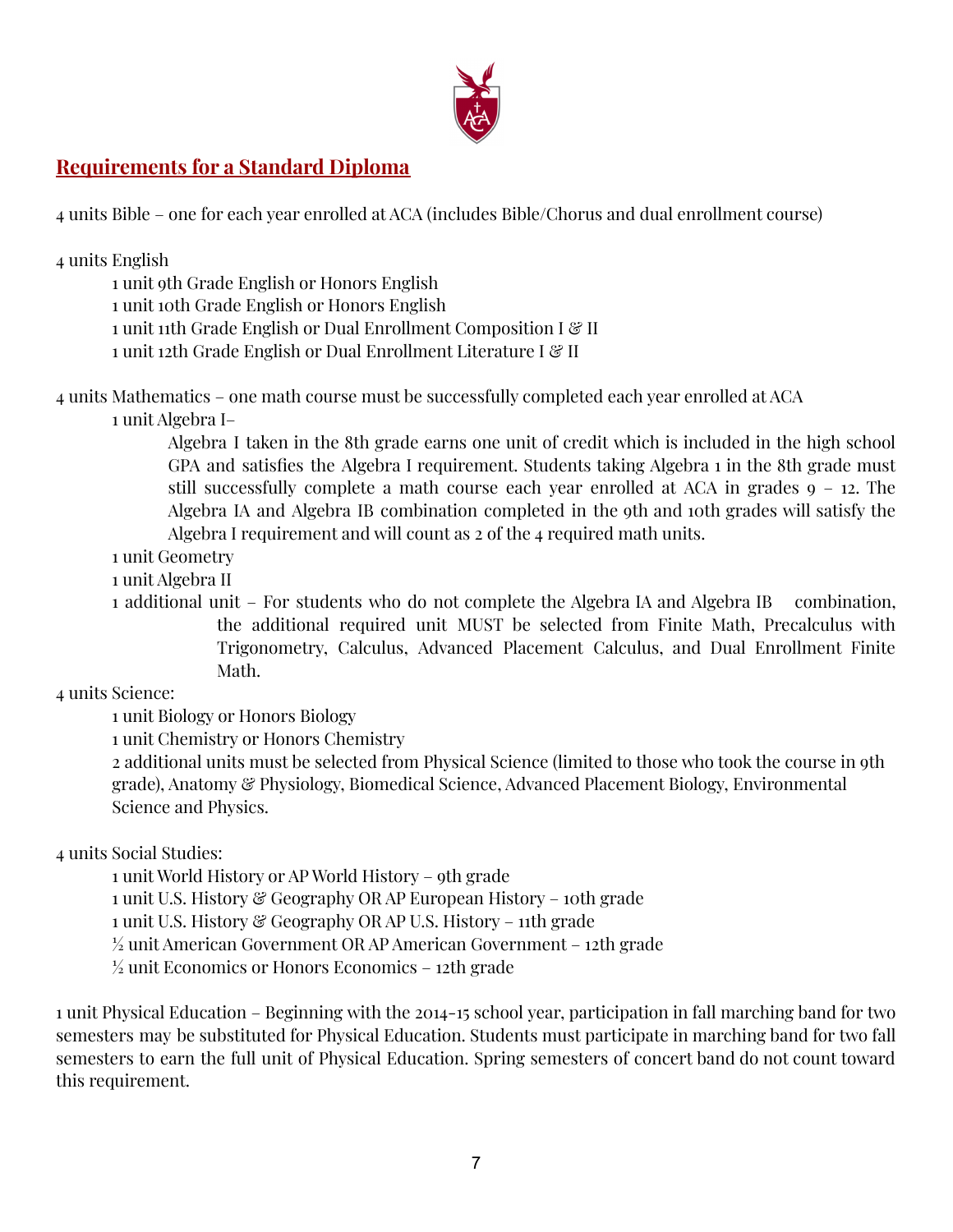

 $\frac{1}{2}$  unit Health

unit Intermediate Technology or Communications

 units Electives – A list of electives is available through the guidance office. (Additional core courses may be taken as electives.)

### **Requirements for an Advanced Diploma**

units Bible – one for each year enrolled at ACA (includes Bible/Chorus and dual enrollment course choices)

units English

 unit 9th Grade English or Honors English unit 10th Grade English or Honors English 1 unit 11th Grade English or Dual Enrollment Composition I & II 1 unit 12th Grade English or Dual Enrollment Literature I & II

 units Mathematics – one math course must be successfully completed each year enrolled at ACA unit Algebra I - Algebra I taken in the 8th grade earns one unit of credit, which is included in the high school GPA and satisfies the Algebra I requirement. Students taking Algebra 1 in the 8th grade must still successfully complete a math course each year enrolled at ACA. unit Geometry unit of Algebra II unit of Precalculus with Trigonometry NOTE: The Algebra IA and Algebra IB combination do NOT count toward an Advanced Diploma.

units Science:

unit Biology

unit Chemistry

 additional units must be selected from Physical Science (limited to those who took the course in 9th grade), Anatomy & Physiology, Biomedical Science, Advanced Placement Biology, Environmental Science and Physics. (\*\*This only applies to the 2019 Senior Class since Medical Anatomy is no longer an option.)

units of Social Studies:

 unit World History or AP World History – 9th grade unit U.S. History & Geography OR AP European History – 10th grade unit U.S. History & Geography OR AP U.S. History – 11th grade unit American Government OR AP American Government – 12th grade  $\frac{1}{2}$  unit Economics or Honors Economics – 12th grade

unit Physical Education (see Standard Diploma Requirements)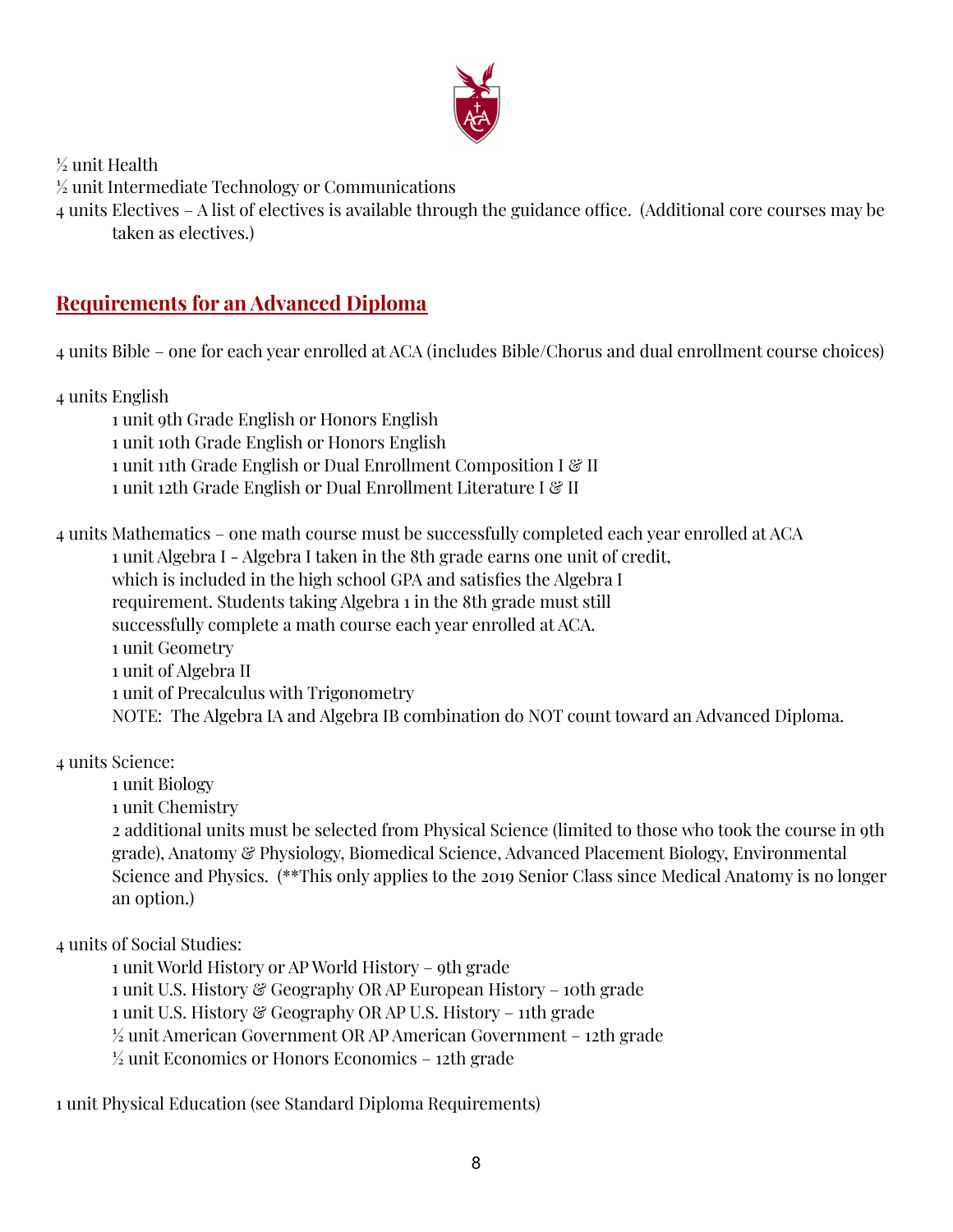

 $\frac{1}{2}$  unit Health ½ unit Intermediate Technology or Communications 2 units Foreign Language (must be the same language) 2 units Electives – A list of electives is available through the guidance office. (Additional core courses may be taken as electives.)

Advanced diplomas are awarded to students completing required work AND maintaining a 3.00 academic GPA. If students have more AP/Dual Enrollment classes, they can count as an honors credit. However, honors credits cannot count as one of the AP/Dual Enrollment class credits. Graduating seniors receiving advanced diplomas are awarded white honor cords.

#### **Valedictorian and Salutatorian**

For the purpose of calculating GPA for Valedictorian and Salutatorian the core GPA will be used. Core GPA is calculated by using grades from the five core classes - Bible, English, Math, Science and Social Studies - from 9th - 12th grades only for a total of 20 credits. AP, Dual Enrollment and Honors classes are weighted in this calculation. In case of a tie, high school credits earned in the 8th grade will be used to break the tie. If a tie still exists, the students will be co-valedictorians or co-salutatorians.

A transfer student's total number of quality points cannot exceed the total number of quality points possible for ACA students.

The Valedictorian and Salutatorian give an address at the Commencement Exercises. All speeches are subject to administrative approval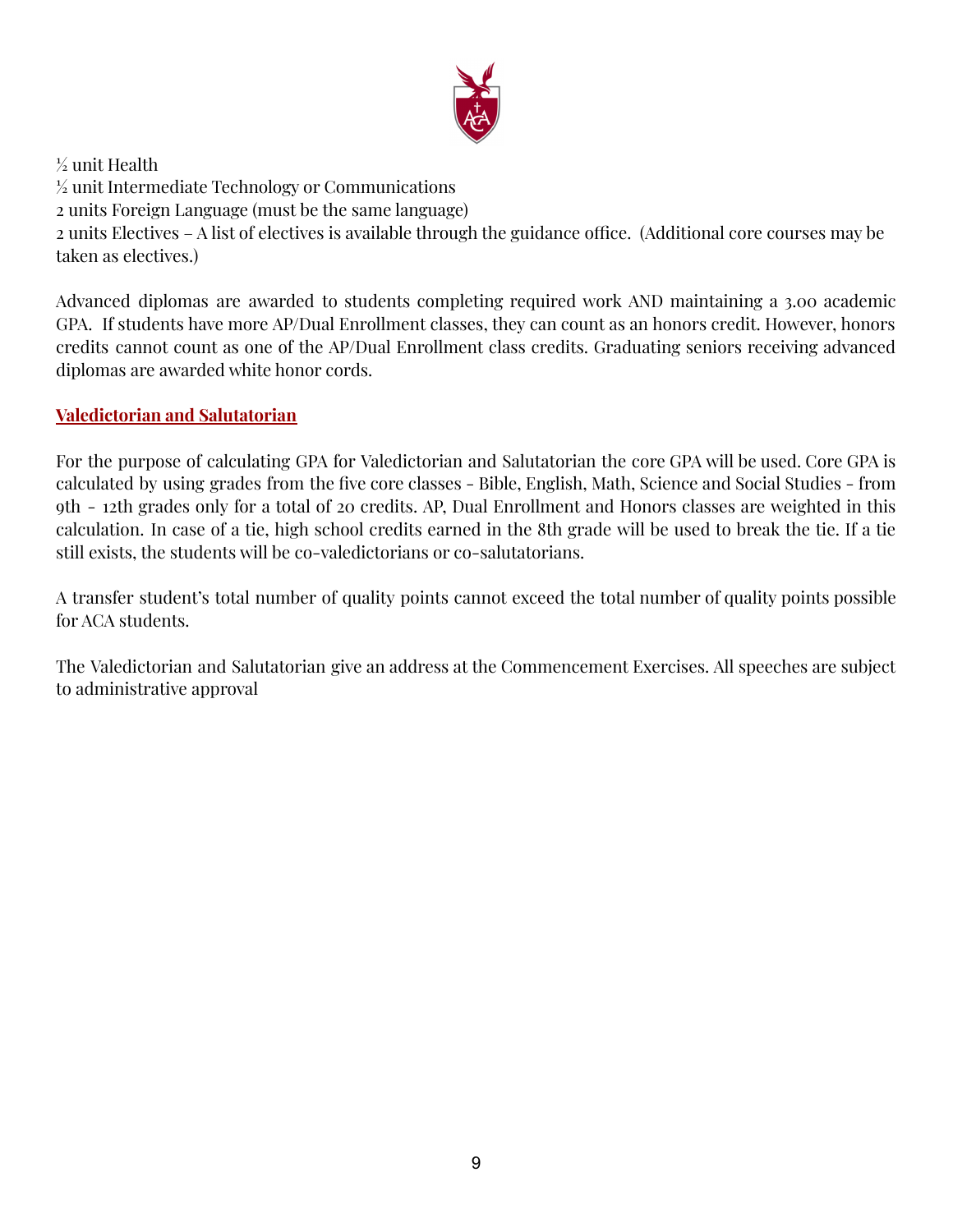

# **Career & College Counseling Center**

Students are encouraged to meet with Mrs. Howard before or after school or by requesting an appointment on her website or by email. She is on campus Monday through Friday from 7:30 a.m. - 4:00 p.m.

#### **Services available through the counseling center with Mrs. Howard:**

Assessments to identify interests, abilities, and career values (ASVAB)

Career and College Information

Opportunities for part-time employment, full-time employment, and volunteer opportunities

Assistance in finding college/university or other educational programs

Scholarship assistance

Sending transcripts to colleges and universities

#### **TRANSCRIPTS**

Transcripts may be requested by submitting the Google Form "Transcript Request." This request form is on the counseling website and will be emailed to your child at the beginning of the year. Transcript requests will only be honored if they are submitted through this form. ACA will provide **three** FREE transcripts. After three have been submitted, a fee of \$5 per transcript will be assessed. Please make sure you have sent in your application to a college **before** you request the transcript. If a college receives a transcript and it has no application to match it with, they often just throw them away. If a transcript is sent prior to an application being submitted, and another transcript must be sent, a fee may be assessed.

At Senior Exit Interviews, the final transcript request form will be completed. Final high school transcripts are not available until after you have completed high school. These will be finalized after graduation. Once transcripts are available, Mrs. Howard will mail the final transcript to the school indicated on the request form **if** the student indicates they have already applied and been accepted to the college. Transcripts are typically ready and mailed by the second week of June.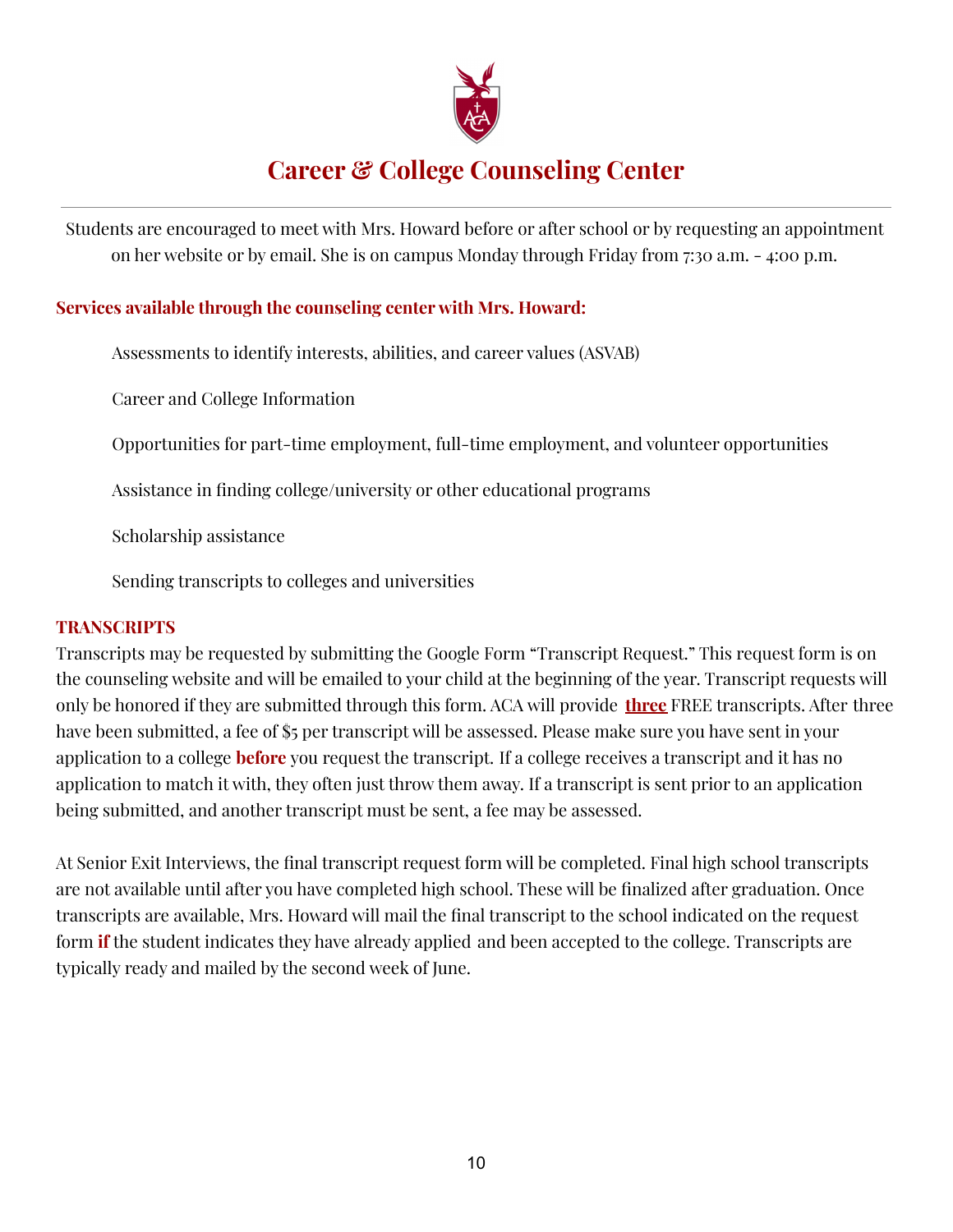

Post-secondary is any education option after high school. Options may include: two-year college, four-year college or *university, independent private schools, the military, apprenticeships, or beginning the work force.*

#### **Four-Year College**

Four-year universities generally have certain academic requirements for entry. These universities are typically larger in size with a higher teacher-to-student ratio. At four year colleges, you can obtain a bachelor's, master's, specialists, or doctoral degree.

#### **Two-Year College**

Community and Junior Colleges offer two-year associate degrees. They are usually easier to get into than most colleges and universities and are generally less expensive. Most students will receive an associates degree upon graduation at a community college.

#### **Private Colleges**

Community and Junior Colleges offer two-year associate degrees. They are usually easier to get into than most colleges and universities and are generally less expensive.

#### **Technical/Trade Institutions**

A trade school (also known as a technical school) is a postsecondary educational institution designed to train students for a specific job in a skilled trade career. Most importantly, a trade school offers hands-on training to prepare students for actual work in their chosen field. Trade school programs are entirely concentrated on relevant job training. Although each program is unique, most programs take anywhere from a few months to a year. Some more specialized types of training programs can last anywhere from one to two years. The length of schooling to gain entry-level technical skills is usually under one year.

#### **Military Service**

There are six military service branches, each with their own active-duty and part-time components. According to todaysmilitary.com, "Each varies in service commitment, location, and how its members contribute to the overall mission of protecting our country, though all components are on the same rank-based pay scale." The branches of service are: Army, Marine Corps, Navy, Air Force, Space Force, and the Coast Guard.

#### **Apprenticeship**

Paid on the job training. Apprenticeships bridge the gap between school and the world of work. An apprenticeship is a way to learn a skilled trade through structured on-the-job training, and get paid while you do so.

#### **The Work Force**

Joining the workforce is generally a phrase used to describe someone who chooses to begin employment in some capacity, instead of going to college or joining the military. Students may choose to do this temporarily or long term. Those who choose to take a year off after high school may hear the term "gap year," meaning the student is taking a break from school to work, do some form of ministry, just figure out what they want to do, etc.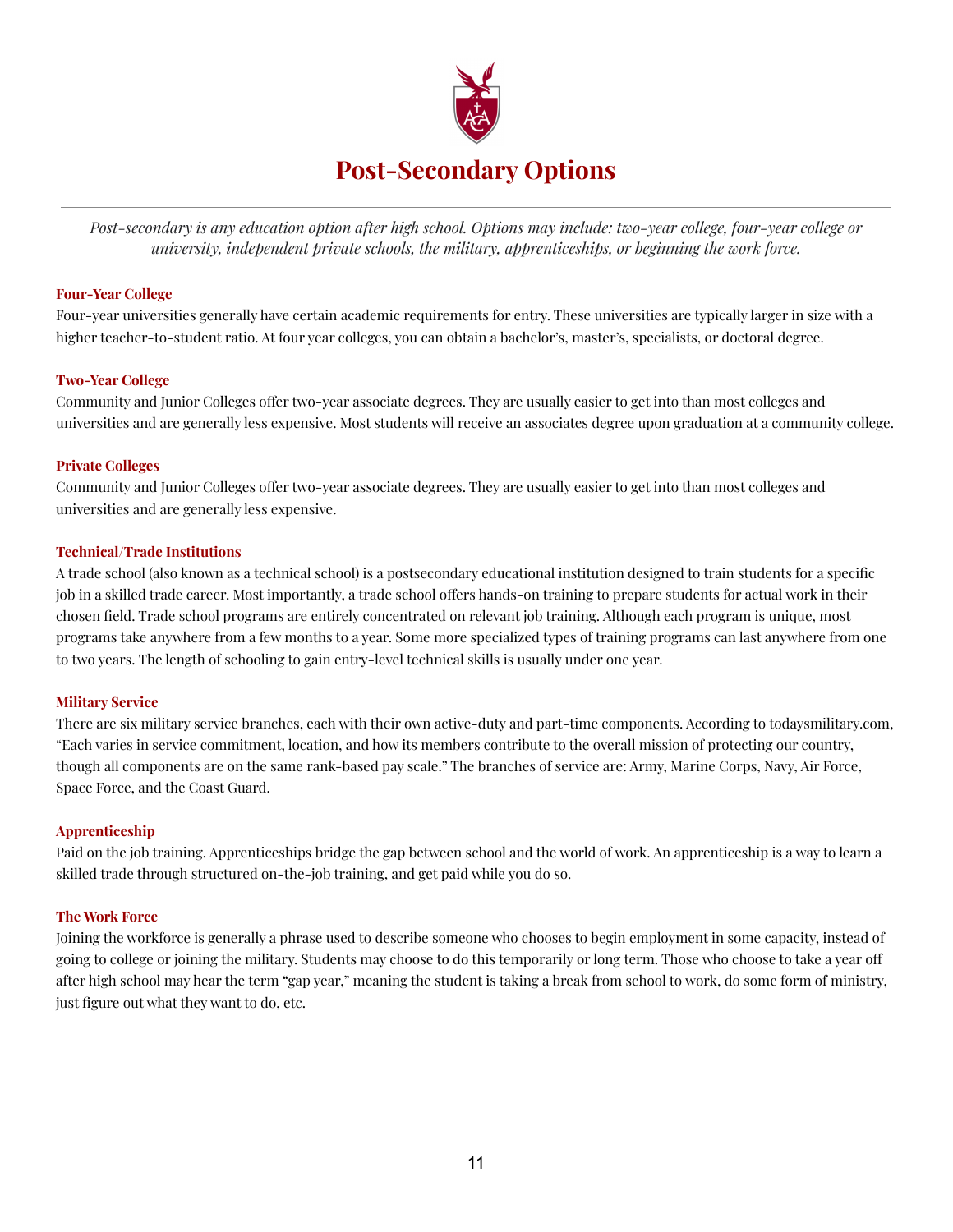

### **Naviance and Common App**

# **CEEB Code: 011869**

(Students will be asked to supply this code throughout the college search and application process.)

Students should apply online to college institutions. Students should request to have the transcript sent electronically by the following steps:

- 1. Go to your Naviance account at www.connect.naviance.com/alabamaca
- 2. Click on the "colleges tab"
- 3. Go to "colleges I'm applying to"

Complete the Important Privacy Notice for Common Application: (check: yes, I do waive my right to access and check by completing this form, I authorize all schools, etc.) This sets you up with a common application username and password. The Common Application is available online at [www.commonapp.org](http://www.commonapp.org), which allows students to apply to hundreds of different college institutions with ONE application process. The participating colleges and universities are listed online.

Click on +add colleges to this list. Enter the college you are applying to and request that a transcript be sent electronically. This is the ONLY way a transcript request can be made. Please do not request a transcript until you have completed and submitted the application for admission.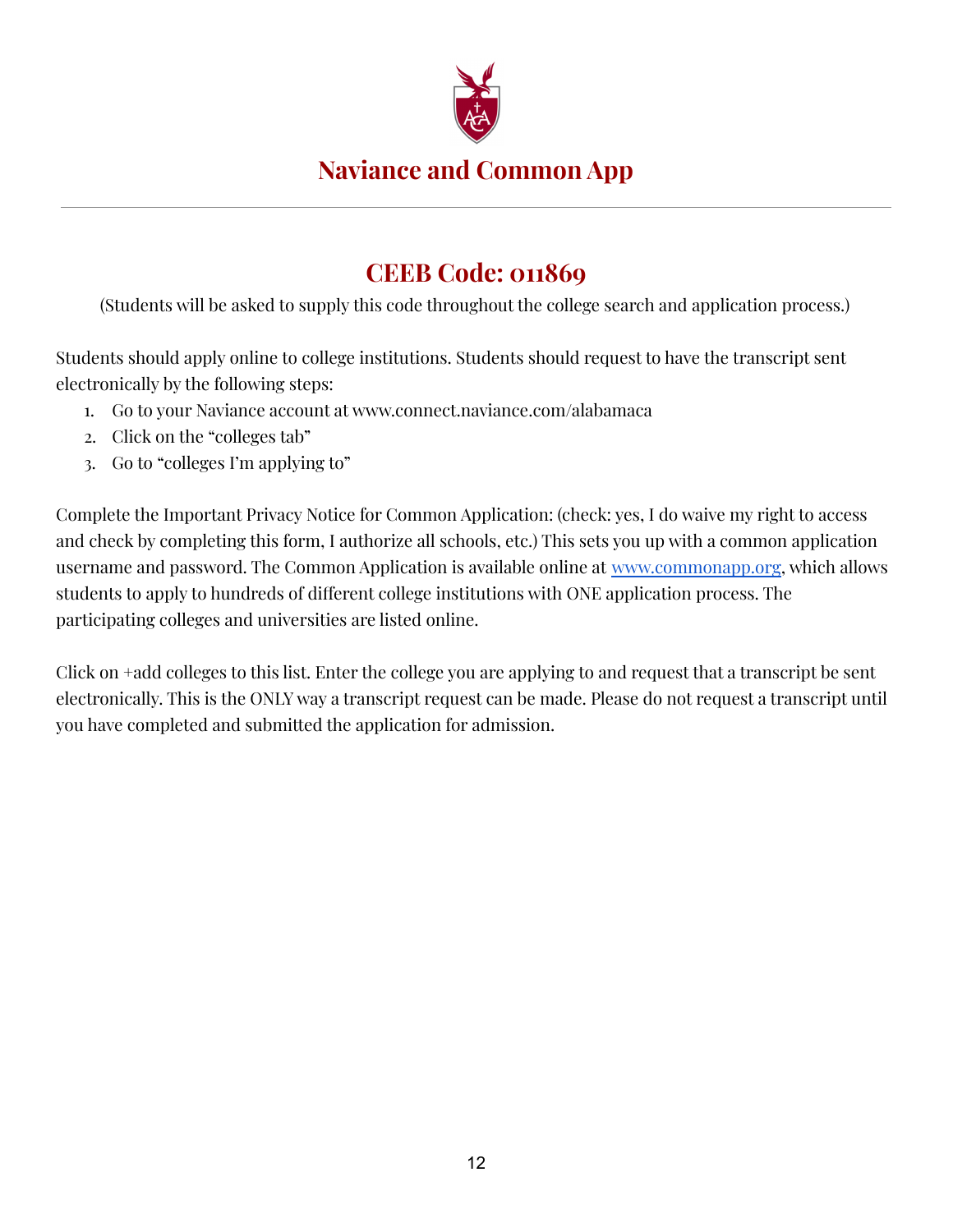

Choosing a college requires that you know yourself. Ask yourself the following questions and perhaps the best college fit for you is one that will match your responses to these questions:

- 1. What are your academic interests?
- 2. How would you describe your learning style? Do you like small or large classes; seminars or lectures; internships?
- 3. Did you take advanced placement classes at ACA and do you want to continue to be challenged in a rigorous academic environment or do you want a less pressured academic environment?
- 4. How would you weigh the importance of social opportunities versus a focus on academics? Are you an adventurer or risk taker who enjoys a lot of change or do you prefer a stable, predictable environment?
- 5. Do you want to spend the next four years with people like you or do you want to meet people from different cultures and backgrounds very different from your own?
- 6. What do you do well or care deeply about? What interests, talents, or skills do you want to pursue while you are in college?

The "best college" and the "best fit" is the college that is right for you. It is not necessarily your parent's college or the one your friends will attend. It is the college that will best meet your needs! Make it a priority to try to find a college that matches your academic, spiritual, and personal interests. A good college fit is one that will:

- 1. Offer a program of study to match your interests and needs.
- 2. Provide a style of instruction that is well suited to the way you learn best.
- 3. Provide a level of academic rigor to match your ability.
- 4. Offer a community that feels like home to you.
- 5. Value you for what you do well.
- 6. Meets your spiritual needs.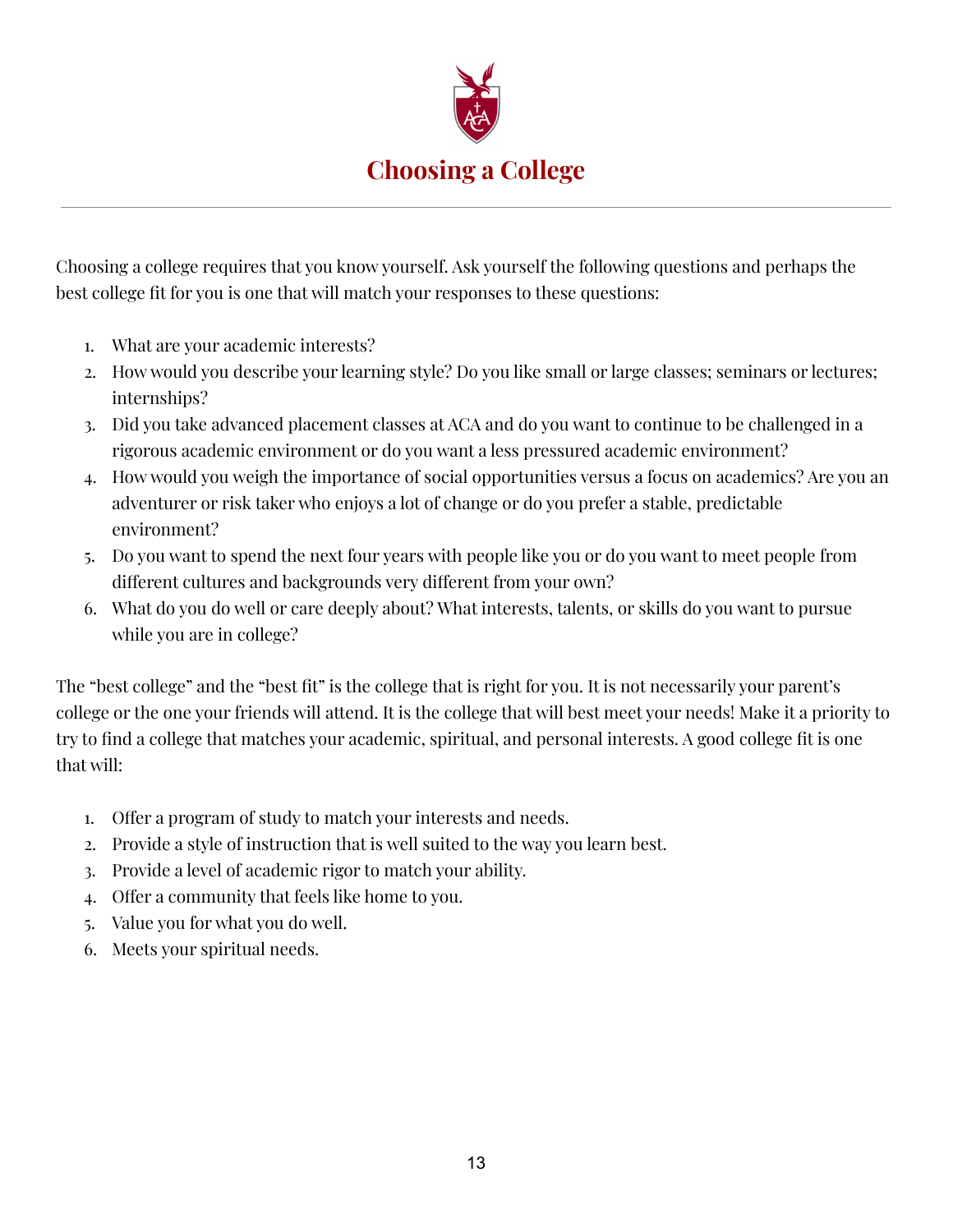

Every college institution establishes their own criteria for admission. The most general criteria for admission

are:

- 1) GPA (grade point average)
- 2) ACT/SAT Scores

#### **Some colleges institutions break down their criteria for admission into several criteria including:**

- 1) The rigor of the high school curriculum. (Did you challenge yourself by taking advantage of Advanced Placement (AP) and honors courses? Tougher classes will not only look better on a college application, they will better prepare you for college.
- 2) Some colleges will look solely at the students CORE GPA (meaning only English, History, Science, Math, and foreign language - in some cases). It is important to maintain good academic grades in ALL courses and not only rely on your electives to boost your GPA!!
- 3) Colleges may use your highest ACT/SAT scores called superscoring. This does not happen everywhere, however, some colleges will take the highest subject grade from multiple testing attempts to give you a "new" composite score.
- 4) Many colleges want to look at your resume. They want to see if you were able to balance extracurricular activities, leadership skills, and community service.
- 5) It is important to have out-of-school experiences, including summer activities, work, and hobbies that reflect responsibility, and dedication. Meaningful use of your free time is essential. Students should include these commitments in their resumes.
- 6) Students who go the extra mile to develop a special talent in sports, research, writing, the arts, or anything else will gain an edge. Students should consider sending a college evidence of anything that makes them stand out such as a portfolio of their creative writing, or sending a link to a demonstration of their talent.
- 7) Some colleges require letters of recommendation from the college counselor and several academic teachers. These letters help the college admission counselors gain further insight into the impact a student has had both inside and outside the classroom.
- 8) Essays are required by some college institutions. They are the highest ranked non-academic feature of an application and the only part of the college application over which the student has absolute control. The essay should reflect the student's personality and tell something about the student that is not on the application. A student's essay should show their ability to use language correctly and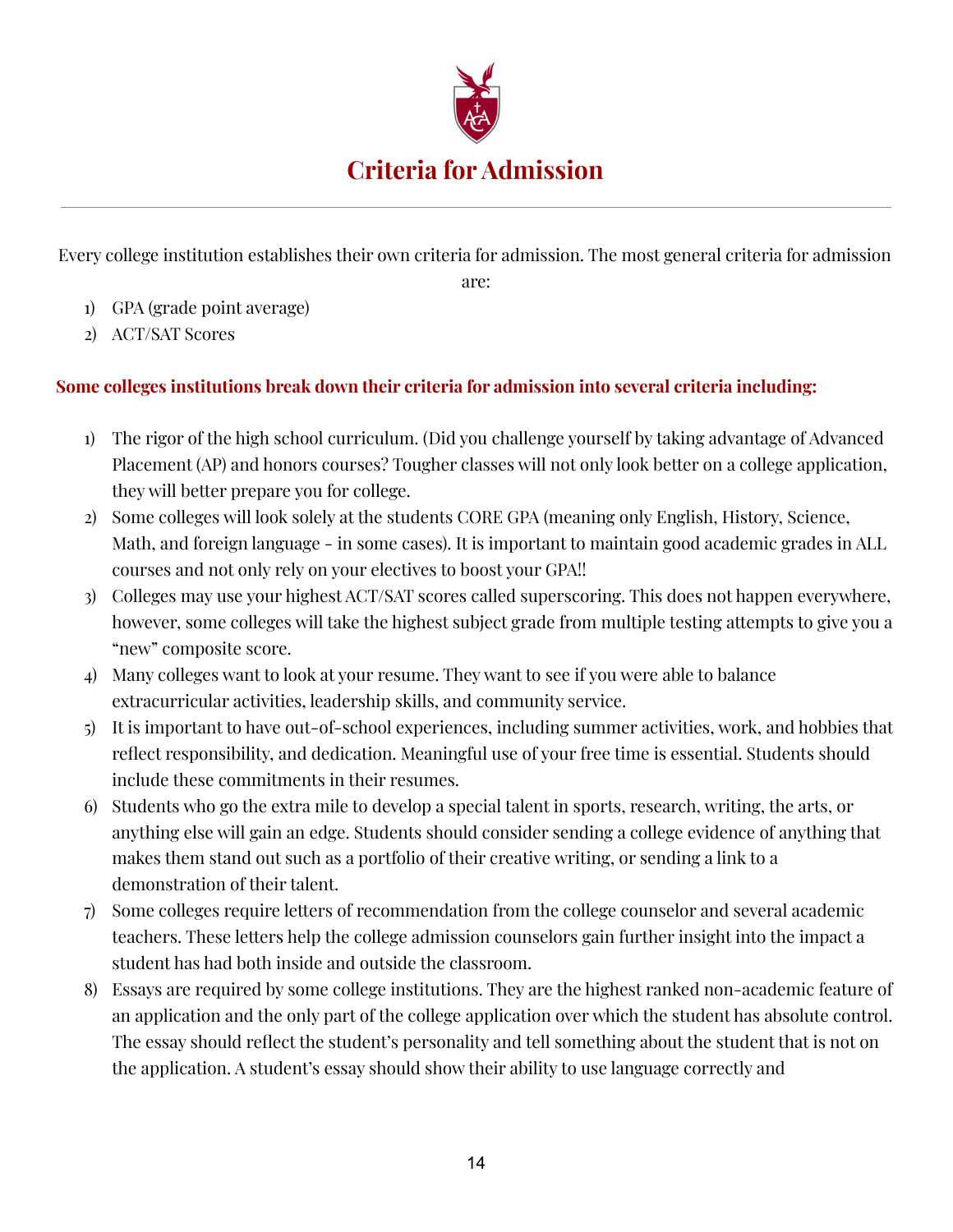

appropriately. It is imperative that the essay be proofed for errors in grammar, spelling, and punctuation. A good essay is not good because of the topic but because of the voice.

9) It is important that the students have demonstrated enthusiasm for attending a university, as evidenced by campus visits, an interview, and ongoing contact with the admissions office. Early in the college-planning process, students should schedule campus visits, including an information session, tour, and interview if available. They should stay in touch with admission representatives and attend local presentations.

#### **Below is the full set of essay prompts for 2021-2022.**

- 1. Some students have a background, identity, interest, or talent that is so meaningful they believe their application would be incomplete without it. If this sounds like you, then please share your story.
- 2. The lessons we take from obstacles we encounter can be fundamental to later success. Recount a time when you faced a challenge, setback, or failure. How did it affect you, and what did you learn from the experience?
- 3. Reflect on a time when you questioned or challenged a belief or idea. What prompted your thinking? What was the outcome?
- 4. Reflect on something that someone has done for you that has made you happy or thankful in a surprising way. How has this gratitude affected or motivated you?
- 5. Discuss an accomplishment, event, or realization that sparked a period of personal growth and a new understanding of yourself or others.
- 6. Describe a topic, idea, or concept you find so engaging that it makes you lose all track of time. Why does it captivate you? What or who do you turn to when you want to learn more?
- 7. Share an essay on any topic of your choice. It can be one you've already written, one that responds to a different prompt, or one of your own design.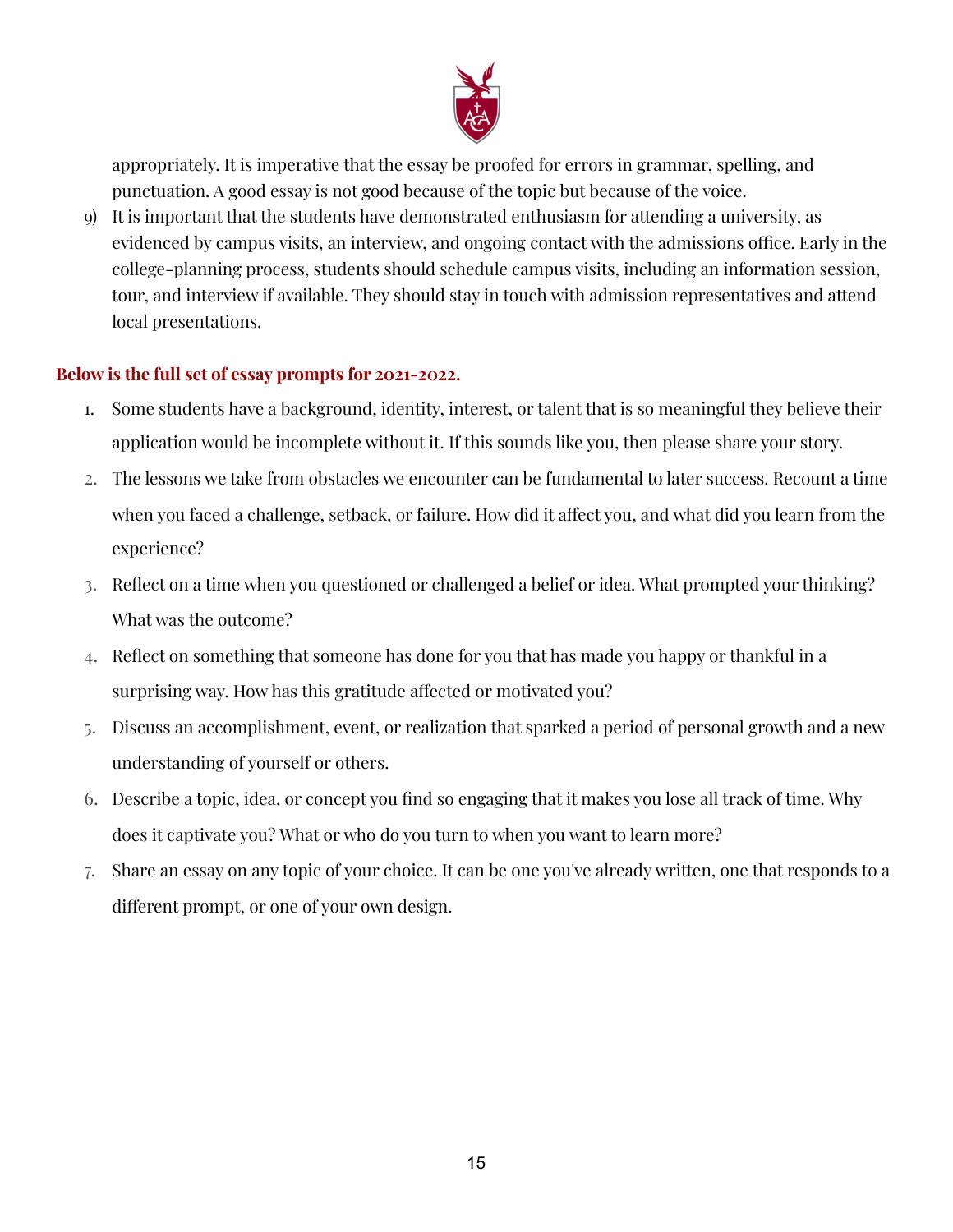

# **About the College Admission Process - Top 10 Facts**

1 You have the right to request information from colleges and universities without feeling pressure tactics to persuade you to apply or enroll.

2 You have the right to accurate information about each institution's academic programs, facilities, and faculty, along with each institution's retention and graduation statistics.

3 You have the right to the names of all accrediting, certifying, or licensing organizations for each institution.

4 You have the right to complete information about all direct and miscellaneous expenses, the types of non need-based and need-based financial assistance provided, and the methods by which eligibility is determined.

5 You have the right to accurate information about all aspects of campus safety, including institutional crime statistics.

6 You have the responsibility to assure that all required items necessary for the completion of your application are received by each institution within the required timeframe.

7 Once admitted to a college or university, you have the right to wait until May 1 to respond to an offer of admission and financial aid (unless you have been admitted under a binding Early Decision program).

8 You have the right to request in writing an extension to May 1 without penalty if an institution requires an earlier commitment (unless you have been admitted under a binding Early Decision program). A sample request is on page 23.

9 You have the right to historical information about prior waiting list activity including the number wait-listed, the number ultimately admitted and the availability of housing and financial aid. Colleges and universities cannot require a deposit from you to maintain your place on a waiting list.

10 You have the responsibility to submit a deposit to only one institution—and upon submitting that deposit to withdraw from all other institutions to which you have been admitted.

*- Taken from the New England Association for College Admission Counseling, www.neacac.org -*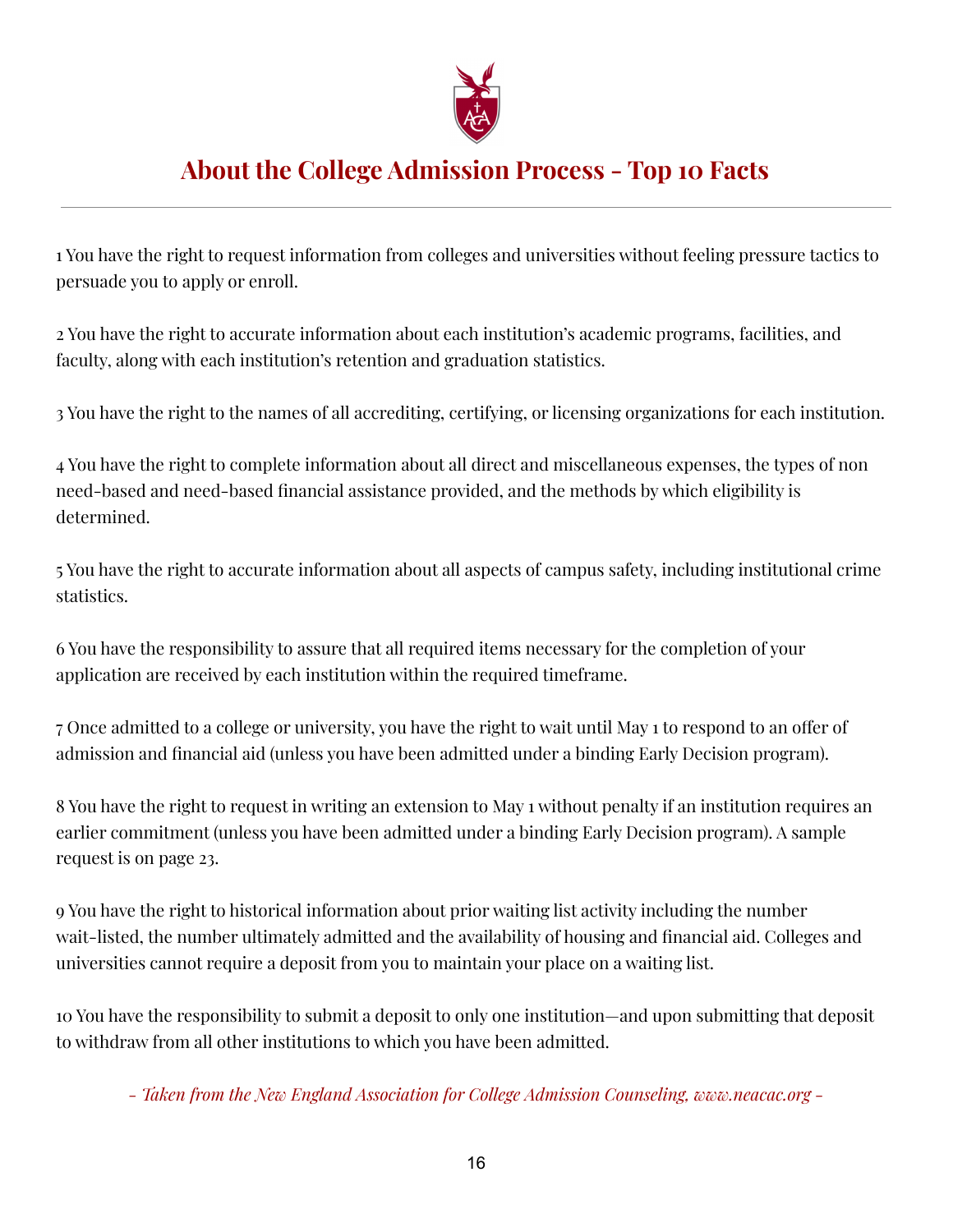

1. **Regular Decision** is the application process in which a student submits an application to an institution by a specified date and receives a decision within a reasonable and clearly stated period of time. A student may apply to other institutions without restriction.

2. **Rolling Admission** is the application process in which an institution reviews applications as they are completed and renders admission decisions to students throughout the admission cycle. A student may apply to other institutions without restriction.

3. **EarlyAction (EA)** is the application process in which students apply to an institution of preference and receive a decision well in advance of the institution's regular response date. Students who are admitted under Early Action are not obligated to accept the institution's offer of admission or to submit a deposit prior to May 1. Under non-restrictive Early Action, a student may apply to other colleges.

4. **Restrictive EarlyAction (REA)** is the application process in which students make an application to an institution of preference and receive a decision well in advance of the institution's regular response date. Institutions with Restrictive Early Action plans place restrictions on student applications to other early plans. Institutions will clearly articulate these restrictions in their Early Action policies and agreements with students. Students who are admitted under Restrictive Early Action are not obligated to accept the institution's offer of admission or to submit a deposit prior to May 1.

5. **Early Decision (ED)** is the application process in which students make a commitment to a firstchoice institution where, if admitted, they definitely will enroll. While pursuing admission under an Early Decision plan, students may apply to other institutions, but may have only one Early Decision application pending at any time. Should a student who applied for financial aid not be offered an award that makes attendance possible, the student may decline the offer of admission and be released from the Early Decision commitment. The institution must notify the applicant of the decision within a reasonable and clearly stated period of time after the Early Decision deadline. Usually, a nonrefundable deposit must be made well in advance of May 1. The institution will respond to an application for financial aid at or near the time of an offer of admission. Institutions with Early Decision plans may restrict students from applying to other early plans. Institutions will clearly articulate their specific policies in their Early Decision agreement.

*- Taken from the National Association for College Admission Counseling's Statement of Principles of Good Practice Interpretations of Mandatory Practices -*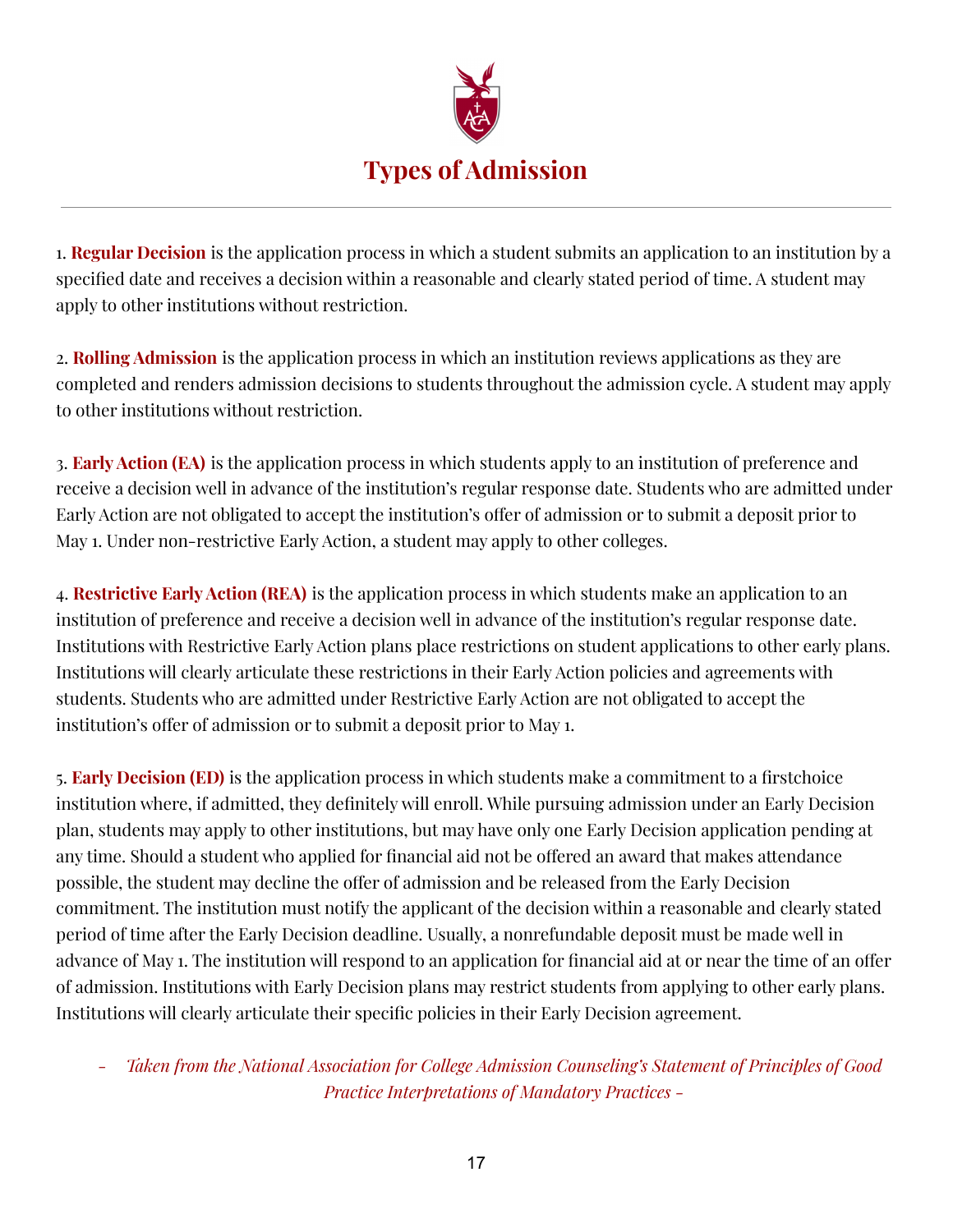

# **Corresponding with Colleges via Email**

Using proper email etiquette is important, especially with the admissions office. They are trying to see if you are a good candidate for their college or university so it is vital that you take some thought into every initial email and response. (These tips will also help you when you are communicating with your college professors and future employers. Begin implementing these tips when emailing back and forth with your teachers at ACA!)

**DO**: Remember that your email messages may be added to your admissions file.

**DO**: Choose an appropriate email address. You may want to rethink addresses like partygirl@hotmail.com or hatetostudy@yahoo.com

**DO**: Give your full name, address, phone number, and high school on each message.

**DO**: Spell check your email and use proper punctuation.

**DO**: Use salutations, example: Dear Admissions Officer.

**DO**: Be as polite and respectful in an email as you would in a face-to-face meeting or telephone conversation.

**DO**: Check the email address of the recipient before hitting the "send" button.

**DO**: Check the school's website if you have several questions before sending an email. If you still have specific questions, it is better to call the school and have a conversation.

**DON'T**: Use all lowercase letters or uppercase letters; all lower-case letters are difficult to read and all uppercase feels are if you are SHOUTING.

**DON'T**: Use "IMPORTANT INFORMATION!!!" or "Please read" as resubjects for your email. These are commonly used for "junk email" or viruses.

**DON'T**: Send anything confidential in an email. Email is more like a postcard than like a letter in a sealed envelope.

**DON'T**: Send blanket emails to several schools at once. Do some research and then ask specific questions indicating genuine interest.

*(This advice originally appeared in a Washington University newsletter for counselors.)*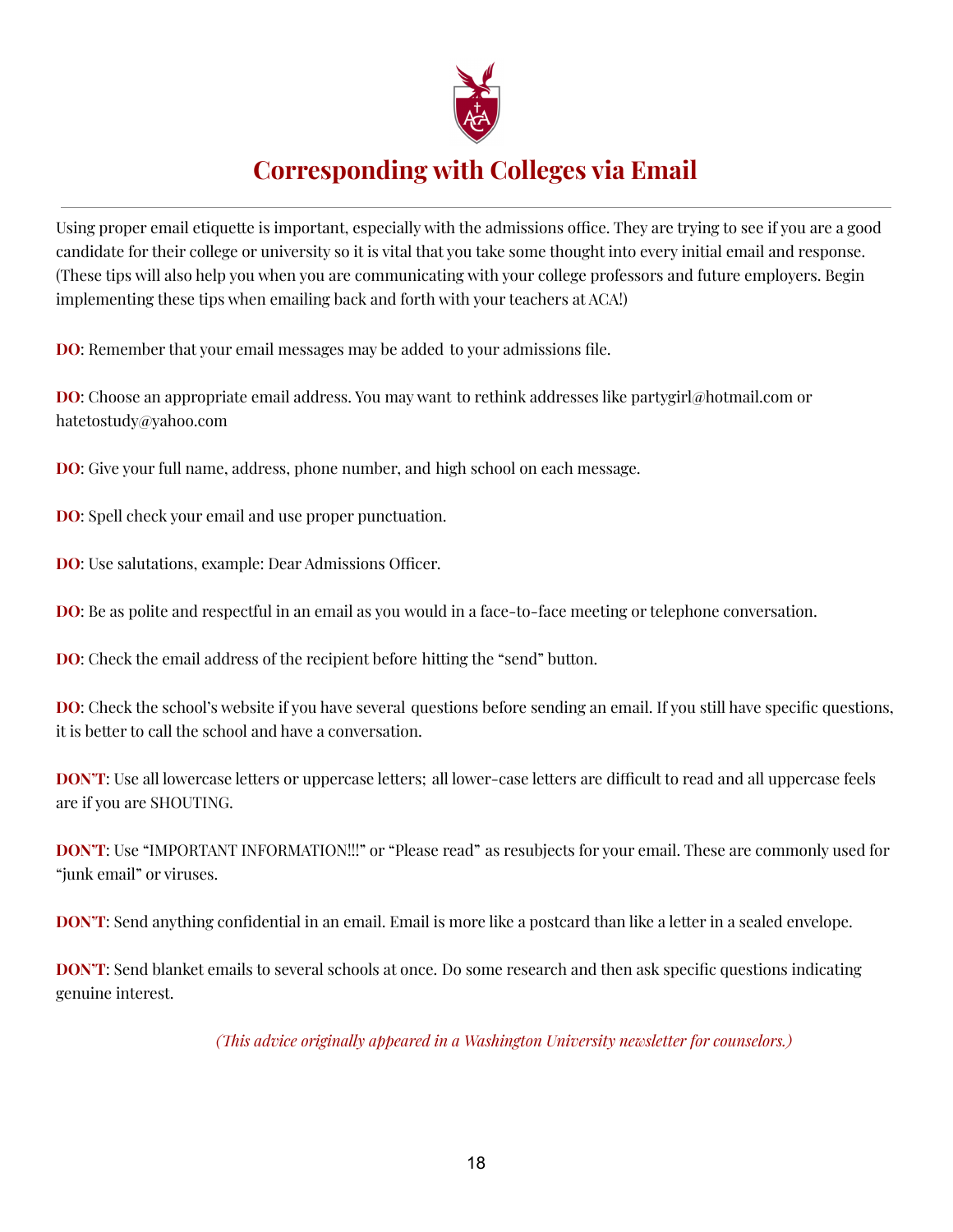

# **College Admission & Military Entrance Testing**

#### **Below is a recommended College and Career Testing Timeline:**

**Sophomore Year:** Fall - PSAT (used to determine National Merit Winners); Spring: ACT/SAT, and ASVAB **Junior Year:** Fall - PSAT, ACT/SAT; Spring: ACT/SAT and ASVAB (if not taken sophomore year) **Senior Year:** Fall - ACT/SAT

Alabama Christian Academy requests that students apply to at least THREE colleges they are interested in during their senior year. This will allow for students to compare universities in regards to cost, location, campus involvement, etc. It is highly recommended that one of those schools be a "safety" school. A safety school is one in which your academic credentials exceed those of the average accepted student. Meaning, there is a high probability that you will be admitted (though it's important to recognize that nothing is certain).

### **ACT**

The ACT is a standardized test used for college admissions in the United States. There is a writing portion for the ACT. It is an essay that measures writing skills taught in high school English classes and entry level college composition courses. The writing portion is **optional** at most colleges. Please check to see what your desired college has for requirements. The ACT consists of four sections of multiple choice questions in the following subject areas: English, Mathematics, Reading, and Science. The ACT scale goes up to a 36, being a perfect score. The test without the essay is 3 hours and 30 minutes (with breaks), with the essay is just over 4 hours with breaks.

All students are required to take the ACT test **two times** before graduating from Alabama Christian Academy. Students may take it as often as they want to but at least twice. There will be two ACTs offered on campus at ACA each school year, once in the fall and another in the spring. These tests are approximately \$55 and will be charged to the student's account if they choose to sign up. The spots will be first-come first-serve started with the seniors and working down to the sophomores. We recommend students complete geometry before taking the ACT so they will be familiar with the questions for math on the test.

In addition to the two school day ACT tests that will be held on campus, there are National tests scheduled almost every month. Those test dates are posted on the calendar in the front of this packet and also posted on their website: <https://www.act.org/content/act/en/products-and-services/the-act/registration.html>. If you or your child need assistance with registration for a National test, please contact Mrs. Howard and she will be happy to help! Registration takes about 30 minutes. (Students will just need to get your debit card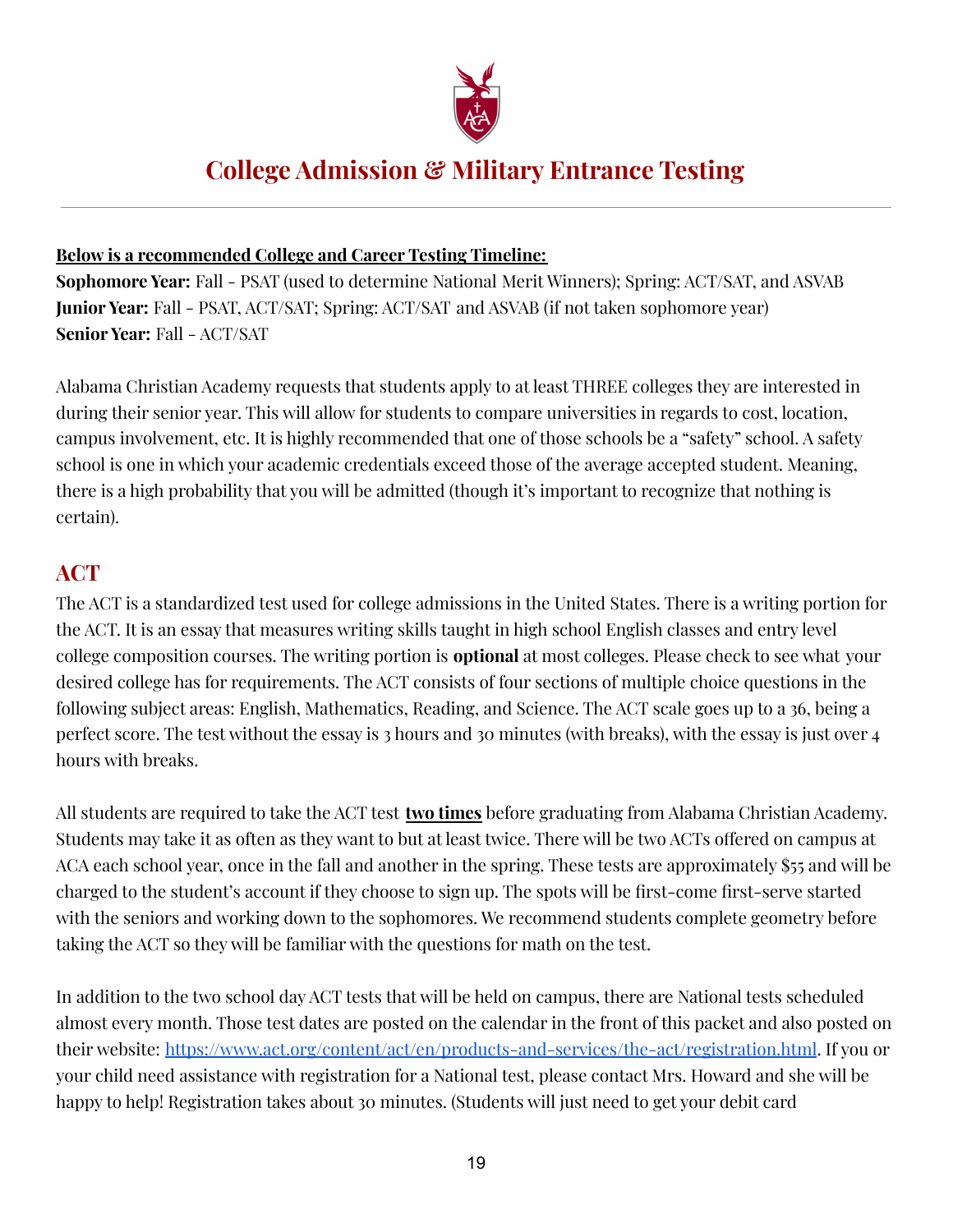

information, if they don't have their own, to pay for the test). ACT Prep textbooks are also available at registration and cost around \$35 (it is also available on Amazon).

ACT Prep courses will be offered on campus at ACA for FREE ONLY for those signed up to take the upcoming National ACT. All National tests are offered on Saturdays and our ACT Prep course will take place the Wednesday, Thursday, and Friday leading up to the Saturday test date. If you would like your child to complete the ACT Prep course, ACA needs a copy of the testing registration to confirm their "ticket" for Prep. This course will be first-come first-serve as we only have a certain number of spots available, so the sooner you register, the better chance you'll get into the prep course. The Official ACT Prep Guide book is required for the prep course at ACA (at the expense of the student).

### **SAT**

ACA offers the SAT test on campus once each year, typically in October. The SAT is a multiple choice test created and administered by the College Board. The purpose of the SAT is to measure a high school student's readiness for college, and provide colleges with one common data point that can be used to compare all applicants. There are two sections of the SAT - Math and Evidence-Based Reading and Writing. Some students perform better on the SAT over the ACT (or the opposite) so testing both can be extremely beneficial. Overall, the higher you score on the SAT and/or ACT, the more options for attending and paying for college will be available to you. The SAT is scored on a 200 to 800 point scare. Your total SAT score is the sum of the two section scores. The highest possible SAT score is 1600. If you choose to take the **optional** essay, you will receive a separate score. The test without the essay is 3 hours, with the essay is 3 hours and 50 minutes.

Most colleges will accept scores from both the ACT and the SAT. There is not necessarily a better test over the other, but it would be helpful to take both just to see if you score higher on one over the other. In addition to the one school day SAT we will host at ACA, there are National SAT dates almost monthly. If you or your child would like help registering for the SAT, please contact Mrs. Howard.

### **PSAT**

The PSAT is another form of assessment used for students to be considered for a National Merit Scholarship. You must also satisfy high academic standards and other requirements, but if you earn a qualifying score to enter the National Merit Scholarship Program, you could compete for national recognition and college scholarships. This test is taken by students in the 11th grade. If students choose to take the PSAT their sophomore year, it is strictly a practice test. The scores will NOT count towards Merit scholarships. If your scores are high enough your junior year, you can qualify for a National Merit commendation and/or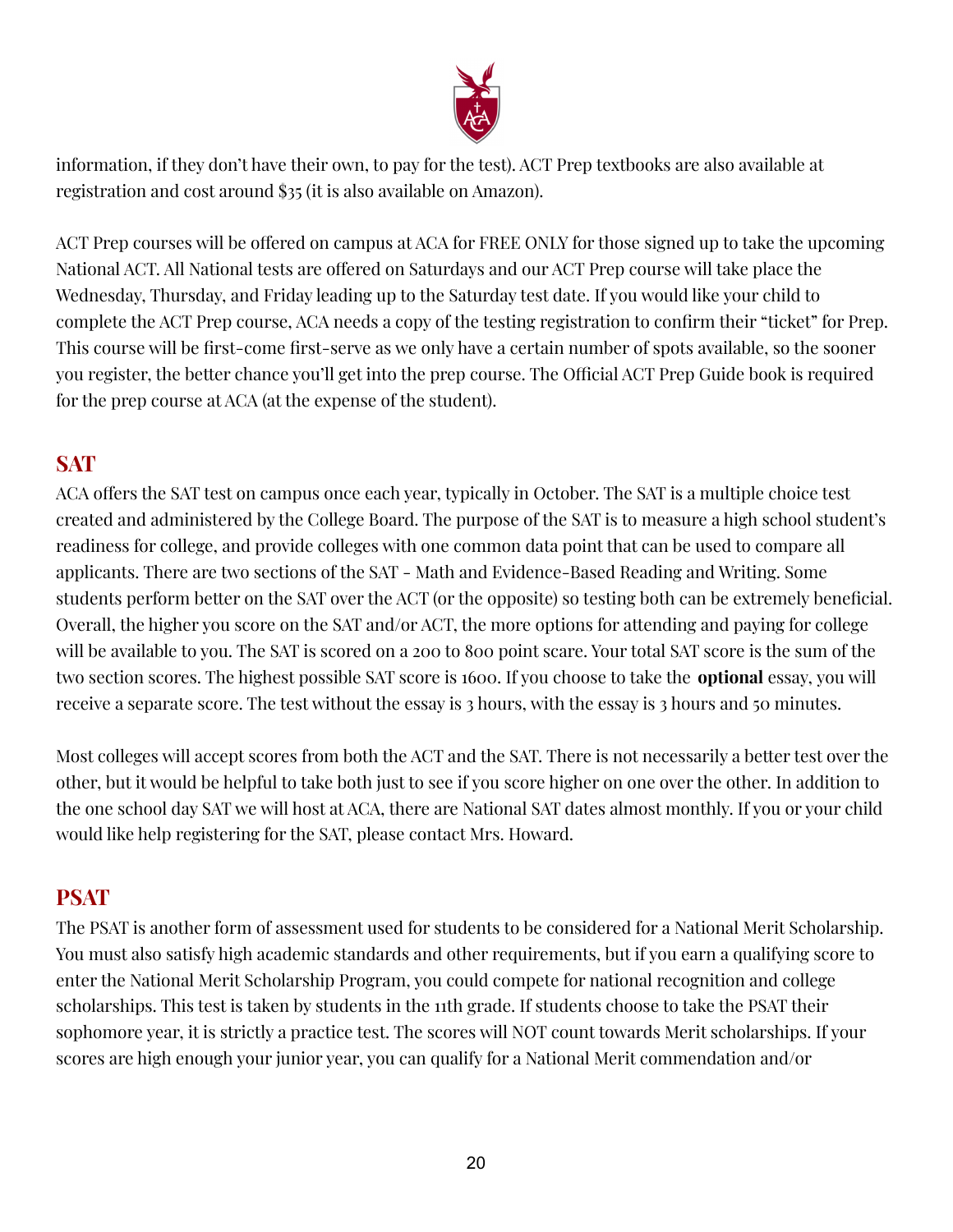

scholarship. The score range for the PSAT is anywhere from 320-1600. PSAT scores between 950 and 1060 are above the national average and that will put you in the top 50% of test takers.

### **ASVAB**

The ASVAB test is a timed, multi-aptitude test, which is given at more than 14,000 scrolls and Military Entrance Processing Stations (MEPS) nationwide. The Armed Services Vocational Aptitude Battery is your ticket to a great United States military career. This test is developed and mained by the Department of Defense. This assessment helps to determine which branch every individual would be best for and even what military jobs you can hold after you finish basic training or boot camp. The better your ASVAB score, the broader your options. We will host an ASVAB on campus for those interested once a year. If your child is interested in taking the ASVAB an additional time, please contact Mrs. Howard and she will get a recruiter to come to campus and give your child another test. (This may happen at a military career center if they cannot come to our campus, but Mrs. Howard can help get this set up). This test can be used as an entrance exam for all branches of the military: Army, Marines, Navy, Air Force, National Guard, and Coast Guard. This test will be given to the sophomore class every spring.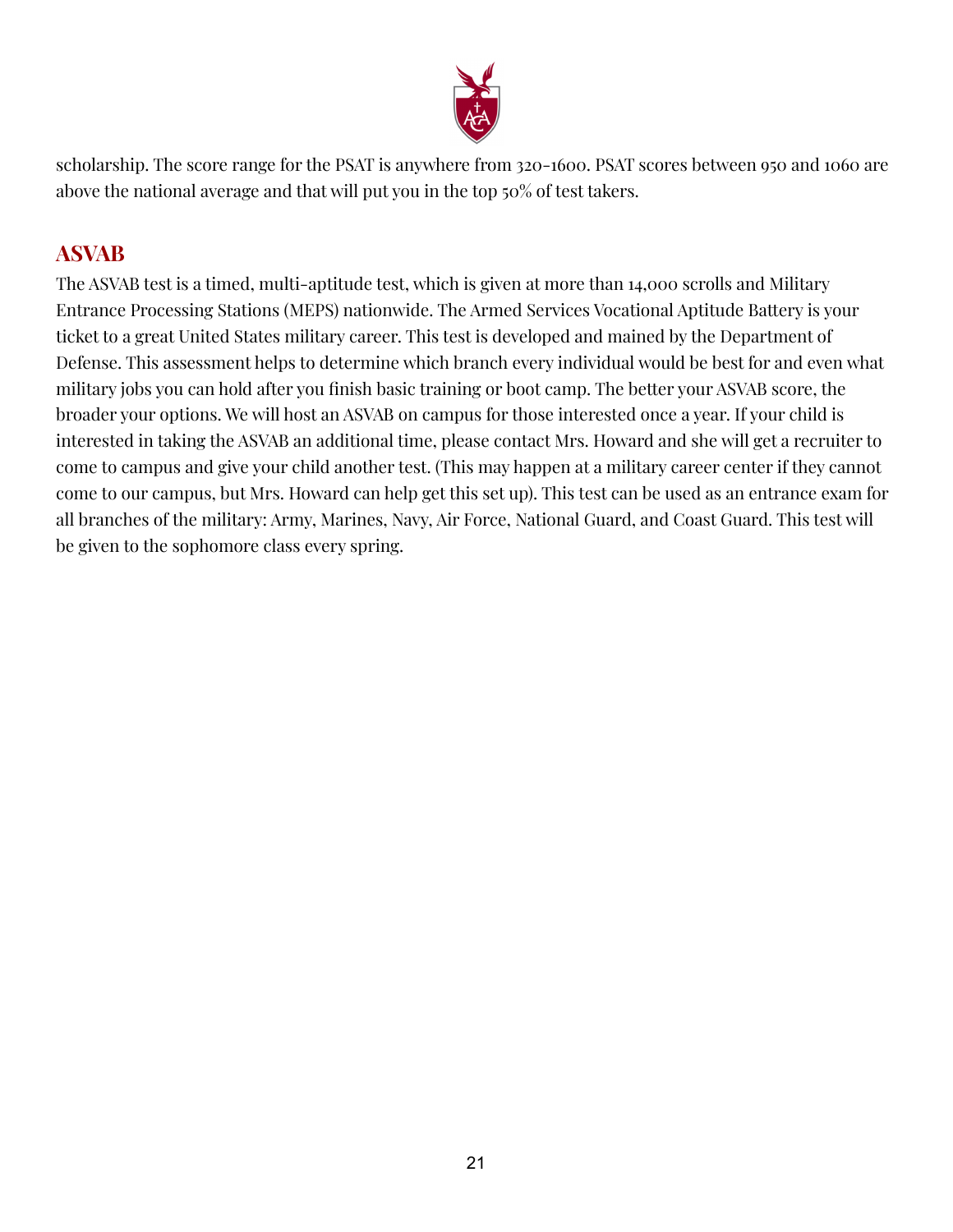

# **Tips for Completing Your College Application**

You may see some terms while filling out applications and scholarships that you do not understand. Below are a few with a description of each. If you have any additional questions about specific terms on your applications or scholarships, please feel free to reach out to Mrs. Howard.

#### **CEEB or College Board Code**

The College Board assigns a code to every high school in the nation to identify schools. The CEEB for Alabama Christian Academy is **011869**. This will be asked on applications and testing registration sites ALL the time! Try to remember it :)

#### **Degrees/Certifications**

Certification - earned after completing a short series of courses for a particular skill competency. Associate's Degree - earned after what is usually two years at a community or junior college. Bachelor's Degree - earned after what is usually four years at a university or four years at a college. Master's Degree - earned after what is usually two years of post-bachelor's degree study. Doctorate Degree - earned after what is usually 2-4 years of post-master's degree study.

#### **GPA or Grade Point Average (can be weighted or unweighted)**

This is the cumulative average of ALL of a student's grades (translated into points on a 4.0 scale) earned form the freshman year forward. The unweighted average uses unweighted grade points, where the weighted average uses weighted grade points. Colleges usually look at weighted averages and ACT/SAT scores.

#### **GPA - Unweighted**

This refers to a grade point average that assigns 4.0 quality points to an "A", 3.0 to a "B", 2.0 to a "C", and 1.0 to a "D", regardless of whether the courses are standard, honors, or AP level.

#### **GPA - Weighted (Also known as Quality Point Average)**

This refers to a grade point average that uses the above noted scale but assigns 0.5 extra quality points for Honors classes, 1 extra quality point for Dual Enrollment classes and a scale for AP classes.

#### **Match School**

One in which your transcript mirrors that of the average freshman. Therefore, your GPA, SAT?ACT scores and coursework (college prep, honors, etc.) are all on par with those undergrads typically admitted. While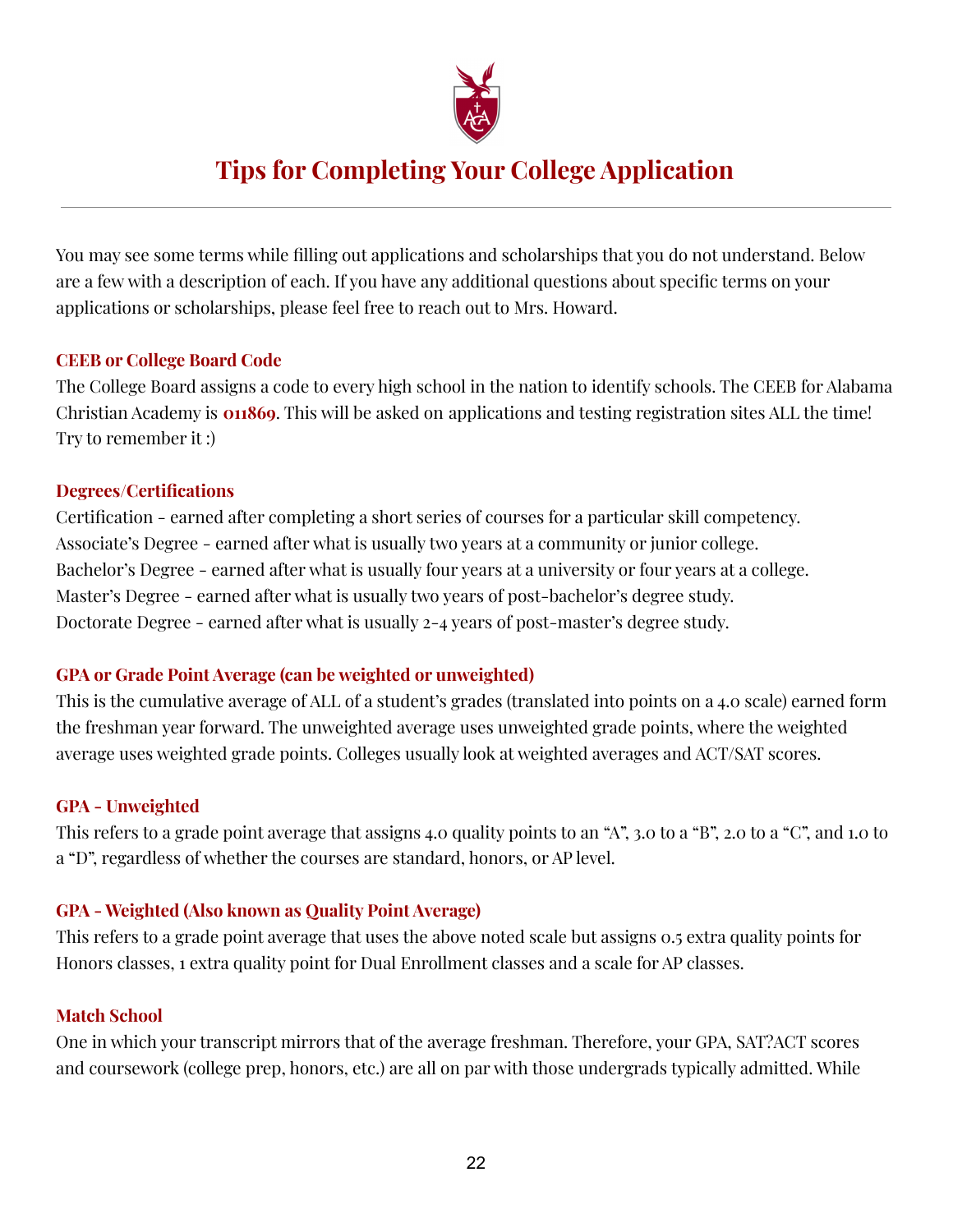

this will not guarantee an acceptance (especially considering that extracurricular activities, essays, etc. come into play), you can apply with confidence and the understanding that you have a great shot!

#### **Reach School**

Colleges where your academic qualifications are below the average accepted student. For example, it is unlikely you would gain entry to an Ivy League university with a 1.5 GPA. However, even if your SATs might be 100 points lower than average or you have a 3.4 GPA instead of a 3.8, if you really like the school, throw your hat into the ring. It could be a long shot, but an admissions officer might just see your potential!

#### **Safety School**

A safety school is one in which your academic credentials exceed those of the average accepted student. Meaning, there is a high probability that you will be admitted (though it's important to recognize that nothing is certain).

#### **Letters of Recommendation**

Many colleges and scholarships require letters of recommendation from your counselor, principal, or teacher. Some schools have a specific form for them to complete, while others just require a letter. Please be sure to give the person filling out the form a minimum of **TWO WEEKS** to complete the recommendation letter. Chances are, they have more than one letter to complete. To receive a good, thorough recommendation letter, it is helpful to provide your counselor, teacher, or principal with a list of your accomplishments - both in school and out of school. Please give them a copy of your resume when asking them to complete your recommendation. It would also be nice to write an email or a letter thanking them for writing your letter.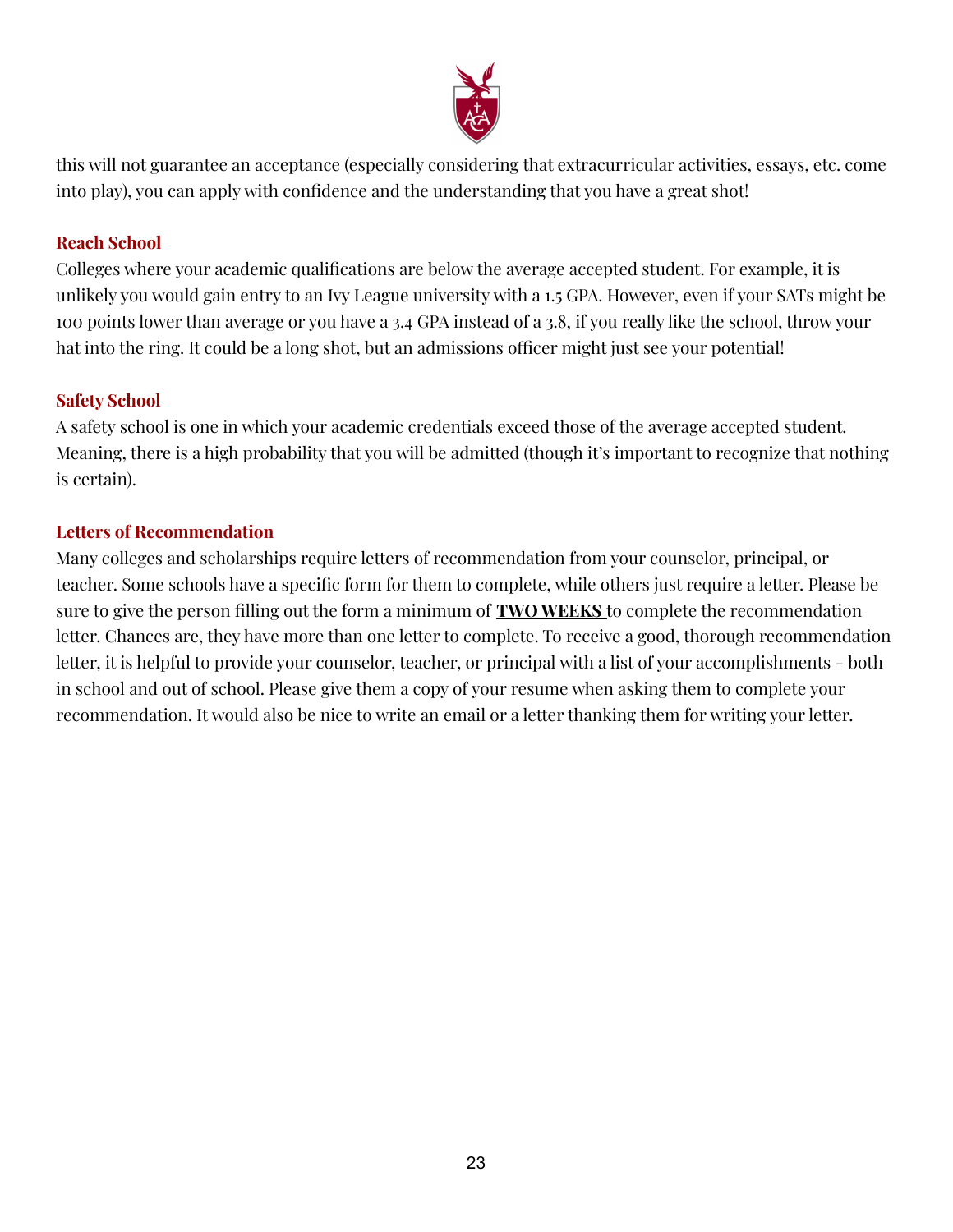

The summer is a great time to get started visiting colleges. It is very important to visit colleges you are interested in attending. It is not recommended to make up your mind to attend a college based solely on the website or what your friends think about the college or university. You will be living at the college you choose to attend for quite a while, so you should be sure you are comfortable with the campus and the town where the school is located.

Each student at Alabama Christian Academy receives 10 days to which they can be absent. **Juniors will receive ONE additional absence to visit a college during the school year with documentation from the admissions office that you attended campus. Seniors will receive TWO additional absences to visit colleges during the school year with documentation from the admissions office that you attended campus.** If the students go over the allotted absences and do not use them for college visits only, the student will be responsible for attending and paying for Saturday School at ACA. These absences are ONLY available as college days and MUST be pre-approved by Mrs. Howard or Mrs. Taggart **ONE WEEK IN ADVANCE.**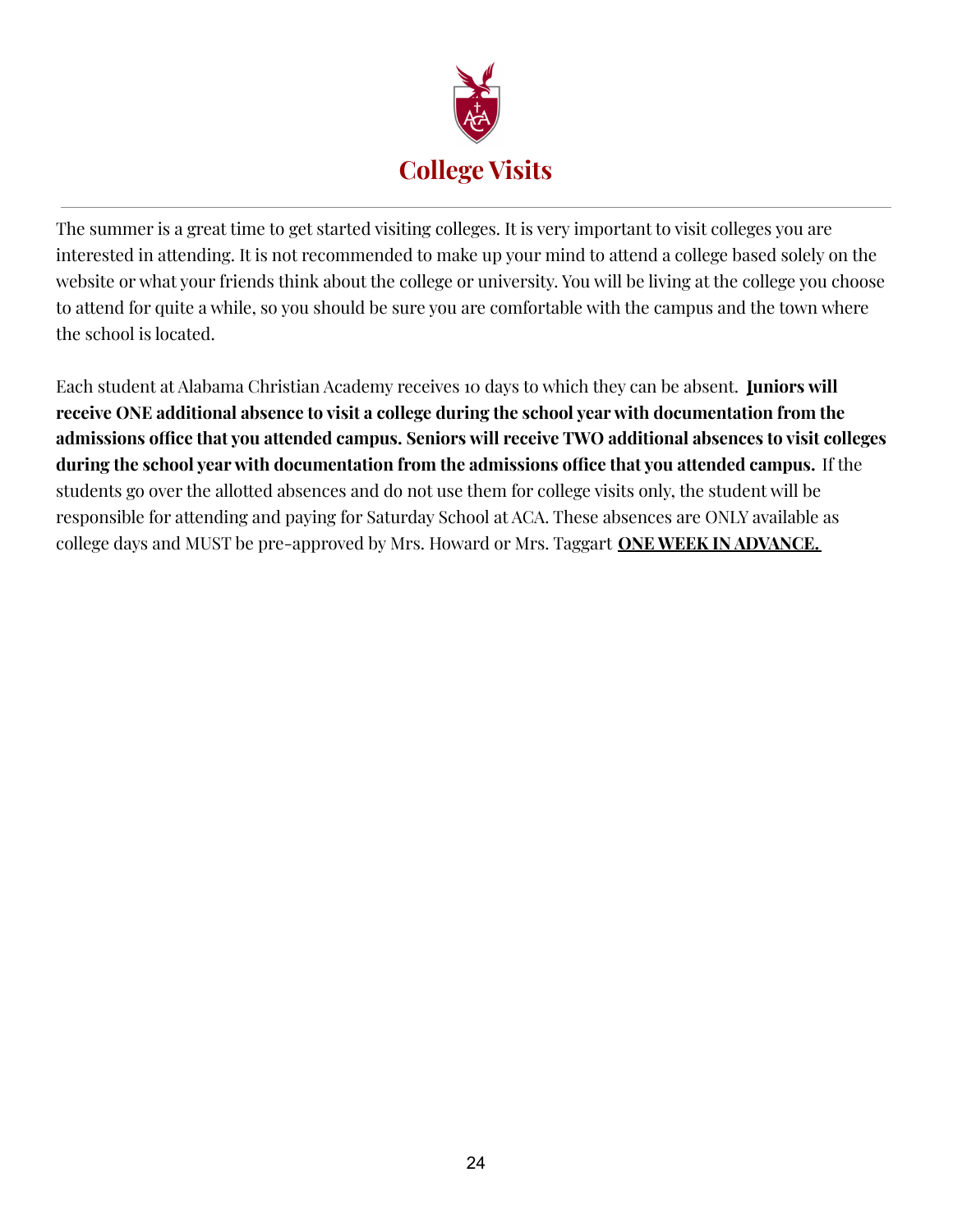

### **College Day Request Form**

| Student's Name:                                                                                   |
|---------------------------------------------------------------------------------------------------|
| Date Visiting College:                                                                            |
| Desse allow my son/daughter to be dismissed from classes for a college day to visit the campus of |

Please allow my son/daughter to be dismissed from classes for a college day to visit the campus of \_\_\_\_\_\_\_\_ \_\_\_\_\_\_\_\_\_\_\_\_\_\_\_\_\_\_\_\_\_\_\_\_\_\_\_\_\_\_\_\_\_\_\_\_\_\_\_\_\_\_\_\_\_\_\_\_. I will be accompanying my child on this college visit (YES/NO). He/She has appointments set up with college personnel.

I understand that the student is responsible to both obtain assignments in advance and to turn in all make-up work according to the teacher's requests. If a student has a D or F in a course, he/she may not be excused to take a college day. A student may not take a college day on the day that a major assignment is due. Failure to comply with the above may result in a student not being allowed to make-up or turn in any missed work, which may adversely affect the grade a student receives in a course. It is also my understanding that if my child does not use this day as a college day, it will be considered one of the 10 absences my child is given and could result in Saturday School if the student goes over. All of the student's teachers must sign below and if desired, add comments regarding the student's academic performance, upcoming assignments/tests, etc.

| Signature                            | Comments         |
|--------------------------------------|------------------|
|                                      |                  |
|                                      |                  |
|                                      |                  |
|                                      |                  |
|                                      |                  |
|                                      |                  |
|                                      |                  |
| <b>Student Signature</b>             | Parent Signature |
|                                      |                  |
| Mrs. Taggart, Upper School Principal |                  |
|                                      |                  |
| Mrs. Howard, College Counselor       |                  |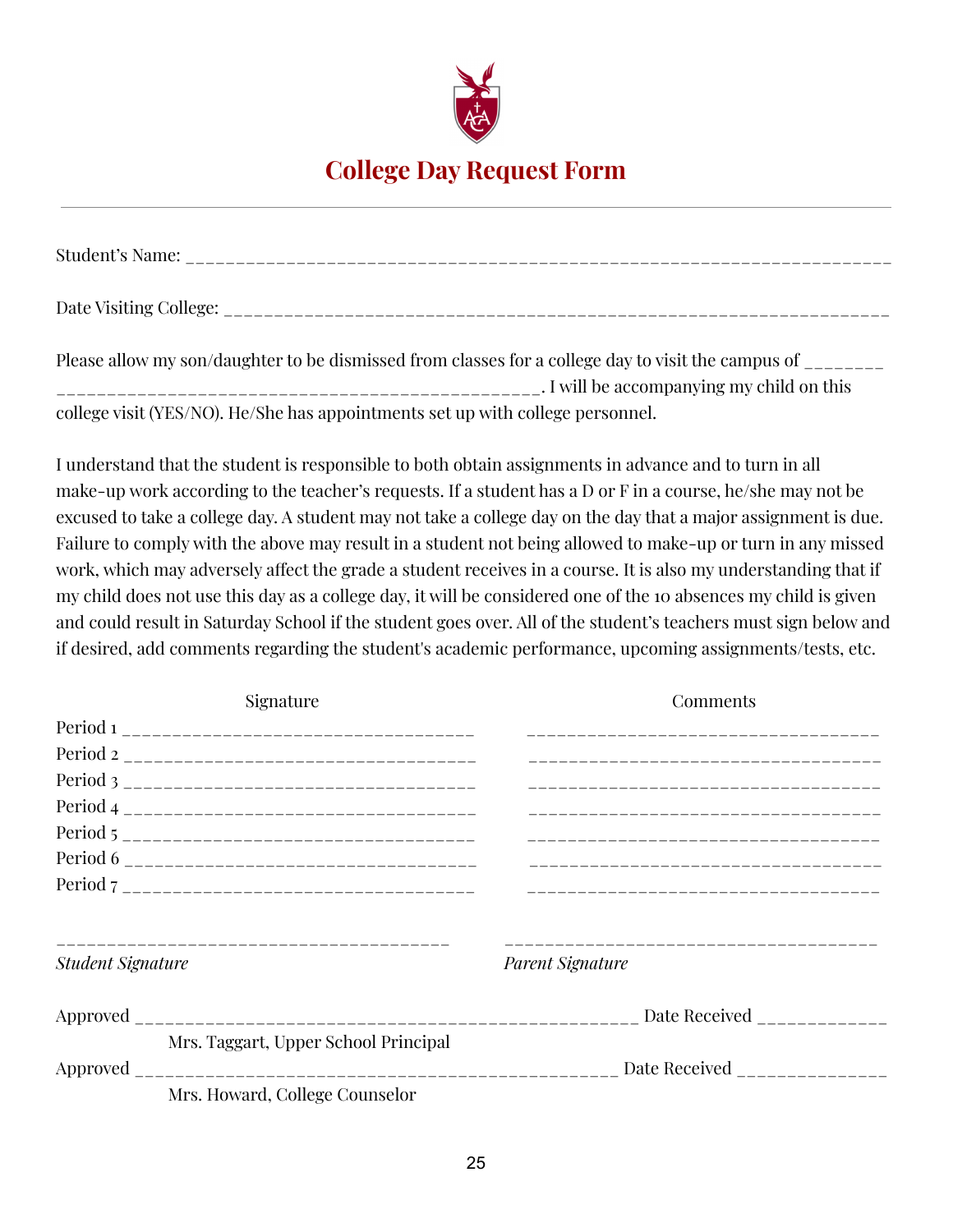

# **Financial Aid & Scholarship Information**

The biggest portion of scholarship money will come from the college you attend. You must be accepted to a college before you can begin to ask that college/university for scholarships. Most have an acceptance deadline of December 1st in order to receive scholarships, but some may have an even earlier deadline. Make yourself aware of the scholarship deadlines for the school(s) of your choice.

Finding and applying for other scholarships takes a great deal of time and effort. Research and completing paperwork for these scholarships is not easy so the sooner you get started, the less overwhelming it will feel. Mrs. Howard can help by providing and navigating the resources available for scholarships, but she cannot give individuals a list of scholarships tailored to their specific needs and talents. She will update the counseling website and send emails about various scholarship opportunities as she receives them. There are thousands of scholarships out there. Use other resources and search for scholarships online! Do your research! Two great websites are fastweb.com and wiredscholar.com. There are several other websites to find scholarships available on the counseling website.

Scholarships are only one type of financial aid, and there generally separate applications for each scholarship. Most other forms of aid (grants, loans) require that students fill out a Free Application for Federal Student Aid (FAFSA). The FAFSA is a federal form which cannot be filled out until October 1st, when the previous year's tax information is available. The form can be filled out on-line at www.fafsa,ed.gov. It MUST be completed for students to be eligible for State and Federal aid. This type of aid usually depends upon families' financial needs. It is a great idea to fill this out whether you think you would qualify for it or not - there is SOME money for which you may be eligible automatically, without any financial need. The application takes about 60 minutes to complete and you will need the previous year's tax information available to you to complete the application.

Students and parents should be aware that every college handles scholarships differently. Some college applications for admission automatically qualify you to be considered for a scholarship, while other colleges have a separate scholarship application process. The scholarship/admission office of each college is the best source of information concerning the scholarships available at that institution. The ACA College Counseling Office receives only a limited number of scholarship notices from the colleges, which will be passed along to students. Students should check the scholarship list in their Naviance account for updated scholarship information.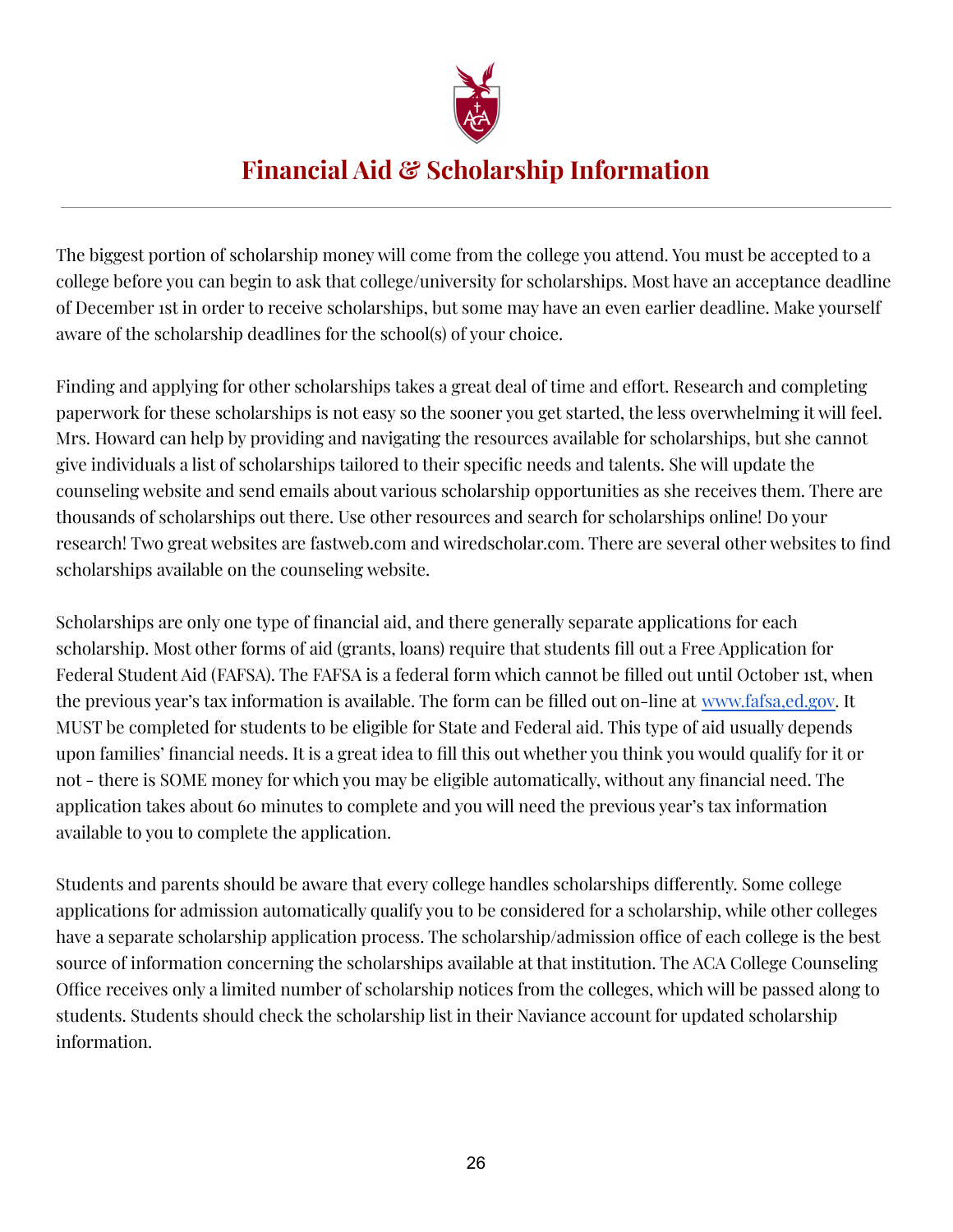

#### **Merit scholarship types vary. Some of them are:**

- 1. Academic
- 2. Leadership
- 3. Departmental
- 4. Talent
- 5. Athletic
- 6. External (includes any type of scholarship) -- Many organizations offer scholarships including state and local governments, businesses, employers, clubs, civic groups, church and religious organizations, military associations, private foundations, and charities.

#### **Helpful guidelines to make your scholarship search successful:**

- Strictly observe deadlines and strive to submit applications early
- Be honest about grades, experiences, memberships, qualifications, family finances, and other information
- Only apply if you meet the scholarship's minimum requirements
- Carefully follow instructions
- When submitting the application, only include items requested
- Proofread your application carefully
- Keep copies of EVERYTHING you send in case your application gets misplaced. (Save them in a specific folder labeled for the college on your drive so you can easily find them from anywhere!)

#### **Students should bring a copy of all scholarship awards and acceptance letters to Mrs. Howard.**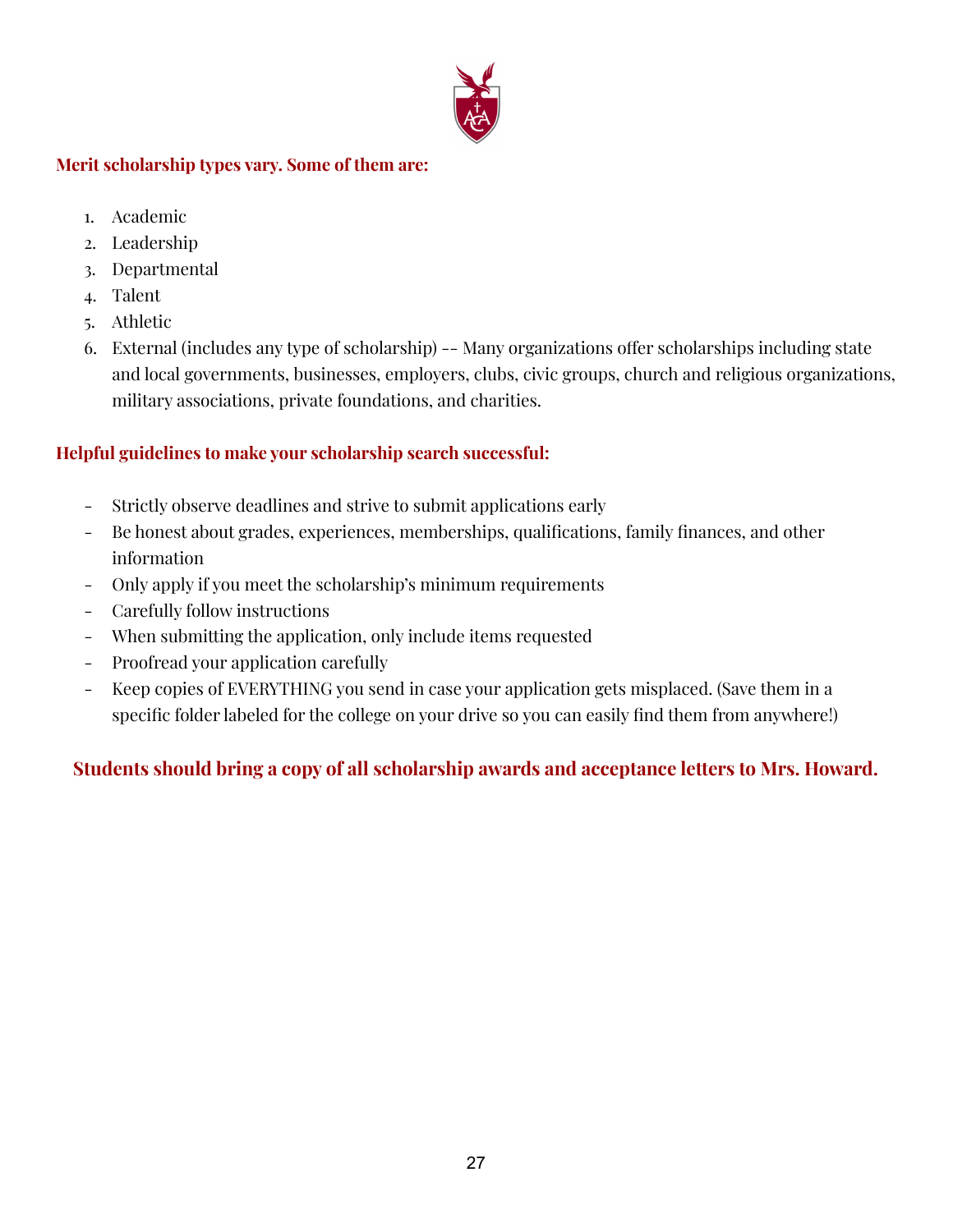

### **Student Athletes (NAIA & NCAA Clearinghouse Information)**

Students interested in playing NAIA or Division I or II varsity sports are required to complete the NAIA and/or NCAA Clearinghouse application. This must be completed online. Request transcripts to be submitted electronically to NCAA from Mrs. Howard. Be sure to request to have final transcripts sent upon graduation. You do not need to complete an application to be talked to by college coaches, but you will not be eligible for play until this is completed. The recruiter you are working with for each university should give you a timeline as to when this process will take place. If this does get completed early before you are recruited, you will be ahead of schedule! The sooner, the better!

We plan to have someone from both the NAIA and NCAA on campus for our parents and students to get a better understanding of the eligibility requirements. We will send updated information as we schedule these events.

**NAIA Eligibility Clearinghouse** www.play.mynaia.org

**NCAA Eligibility Clearinghouse** https://web3.ncaa.org/ecwr3/